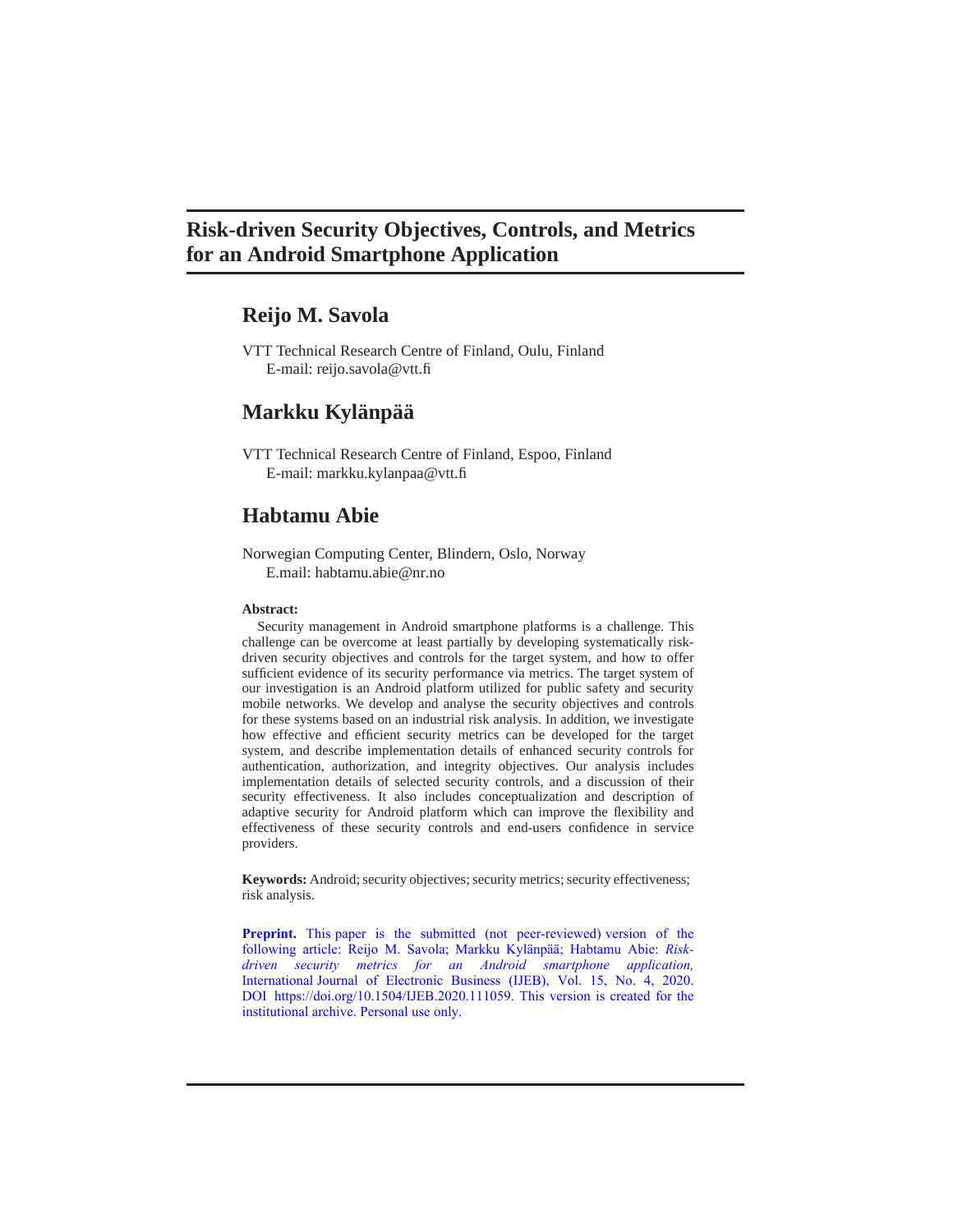# **1 Introduction**

Nowadays, Android is the world's most widely used smartphone platform. Security management in Android platforms and applications is a challenge especially due to the openness of the system, its popularity and the specific difficulties in version control procedures. Attacks of various types make it possible to compromise an Android device and potentially critical information systems to which it has connections.

Well-designed and managed security metrics increase our understanding of the security level of the target Android system. Metrics should be designed to give efficient input to the main questions addressed by the security decision-making during the full lifecycle. They should be meaningful, measurable and correct. Prioritized security objectives, designed from the risk analysis results, are needed to steer the metrics development. Effective and efficient evidence of configuration correctness, system quality and adequate implementation of security controls help to manage Android security in a systematic way.

Most mobile platforms offer built-in security mechanisms to protect users from various types of malware, but these security mechanisms cannot prevent the rising number of attacks on these platforms. Therefore in the literature various improvements are proposed to the built-in security mechanisms of mobile platforms, specifically to the Android platform due to its market takes-up, and freely available source code [1], [2]. The permission system in Android is predominantly static, that is, users have no means of controlling the runtime behaviour of applications and this lack of dynamic security mechanisms is a design principle [3]. However, many authors argue for the need for customizable security policies for Android devices according to some regulations for many critical applications such as military and governmental applications [4], and for a context-aware adaptive security framework for eliciting context information such as location, time, network, and dynamically adapting the security settings of mobile applications for different situations and user actions [5]. We therefore argue that the successful deployment of mobile applications depends on ensuring security and privacy that need to adapt to the mobile devices $\hat{a}L^{TM}$  processing capabilities and resource use, which can be met through the development of adaptive and context-aware security for the next generation of digital ecosystems, which will improve end user $\hat{a}L^{TM}s$ confidence in service providers [6].

This study is an enhanced study to our earlier contribution published in [7]. Our earlier work contained a proposal of guidelines for security objective and control description, and security metrics development for the target system, and a discussion of preliminary implementation considerations of the resulting security controls of authorization and integrity objectives which have been demonstrated in the form of enhancements to Android. The results were based on a risk analysis presented in [8]. The main enhancements of this study in comparison to [7] are (i) presentation of performance measurements carried out in the demonstration system, (ii) discussion of the effectiveness of the identified security controls, (iii) more detailed analysis of the security controls implemented in the demonstrator, and (iv) more profound analysis of various selected topics handled in [7], (v) Conceptualization and analysis of adaptive security at various levels of an Android system.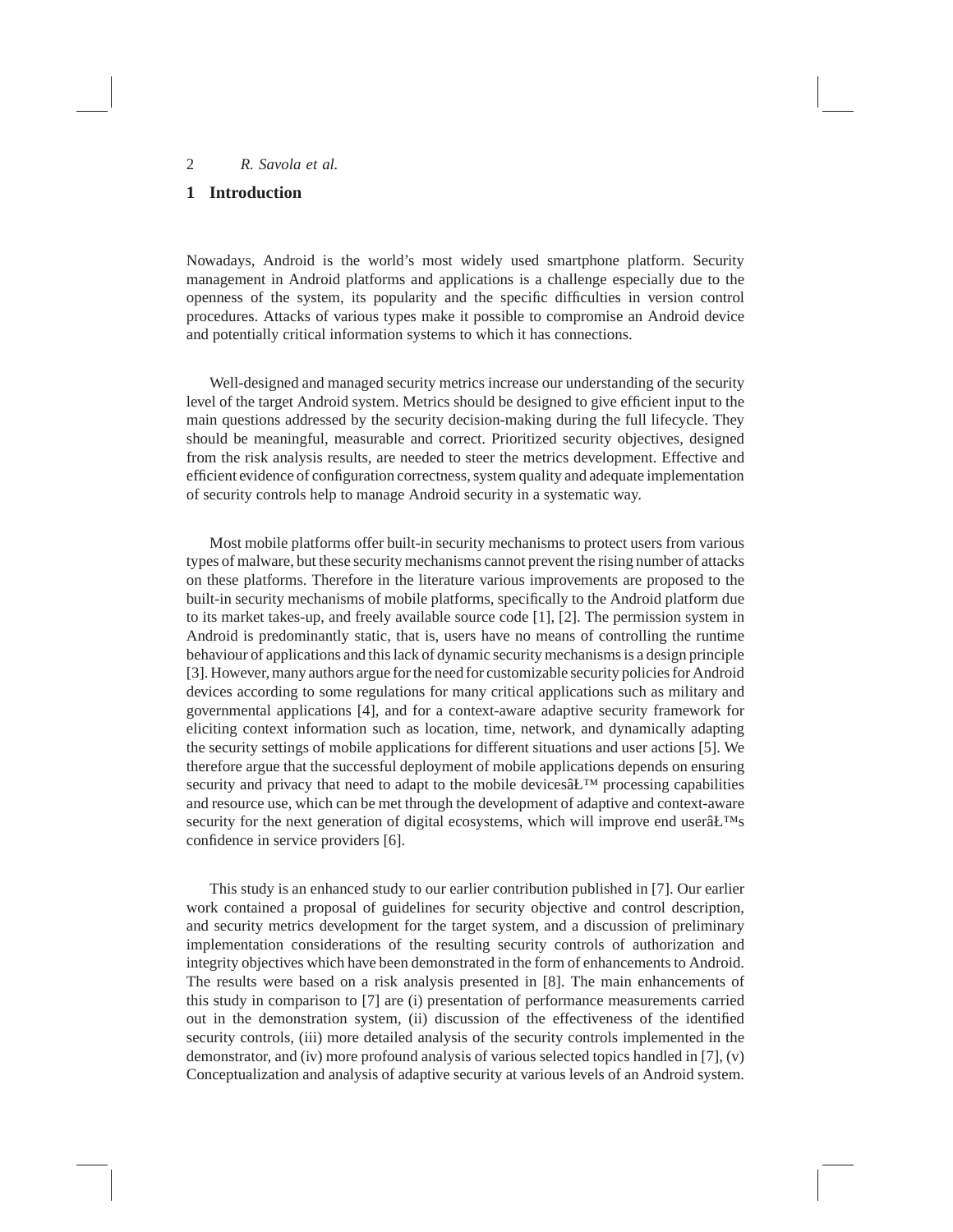

**Figure 1** Example factors contributing to SE [13]

#### **2 Background**

### *2.1 Security effectiveness, objectives, controls and metrics*

Adequate *security effectiveness* (SE) level of the System under Investigation (SuI) is the primary concern of security decision-making and consequently, security measurement activities. SE is the assurance that the stated *security objectives* (SOs) are met in the SuI and the expectations for resiliency in its use environment are satisfied, while at the same time the system does not behave in a way other than intended [9], [10], [11]. SOs are high level statements of intent to counter identified threats and/or satisfy the organisational security policies and/or assumptions made [12]. *Security controls* (SCs), the actual security solutions, are developed based on the SOs, taking into account the context and limitations of the actual system and its environment.

Carefully designed security metrics can be used to model the SE, and systematically managed measurements offer effective and efficient input to security decision-making.

Unfortunately, SE can be measured with a relatively high degree of accuracy only during long periods of actual operation of the SuI, when it is exposed to real *security risk occurrence*. However, in this case, the accuracy deteriorates due to the dynamic evolution of the risk landscape. Penetration testing is often used to obtain evidence of SE, but this kind of testing has many limitations compared to a life case, offering only partial evidence.

Because of the major challenges of measuring real security risk occurrence, when tried directly SE measurement can only be partial. Indicators of *direct partial SE*, security correctness, and software and system quality are different factors, high-level evidence, contributing to the overall SE evidence: see Fig. 1 [13]. In addition, there are more specific categories of factors contributing to SE, depending on the system characteristics, context. The categories shown in the figure are common to most systems.

Security correctness is a key factor that contributes to the SE of the SuI due to its concreteness. For example, policy and requirements compliance measurements belong to this category. However, it must be noted that good compliance does not automatically imply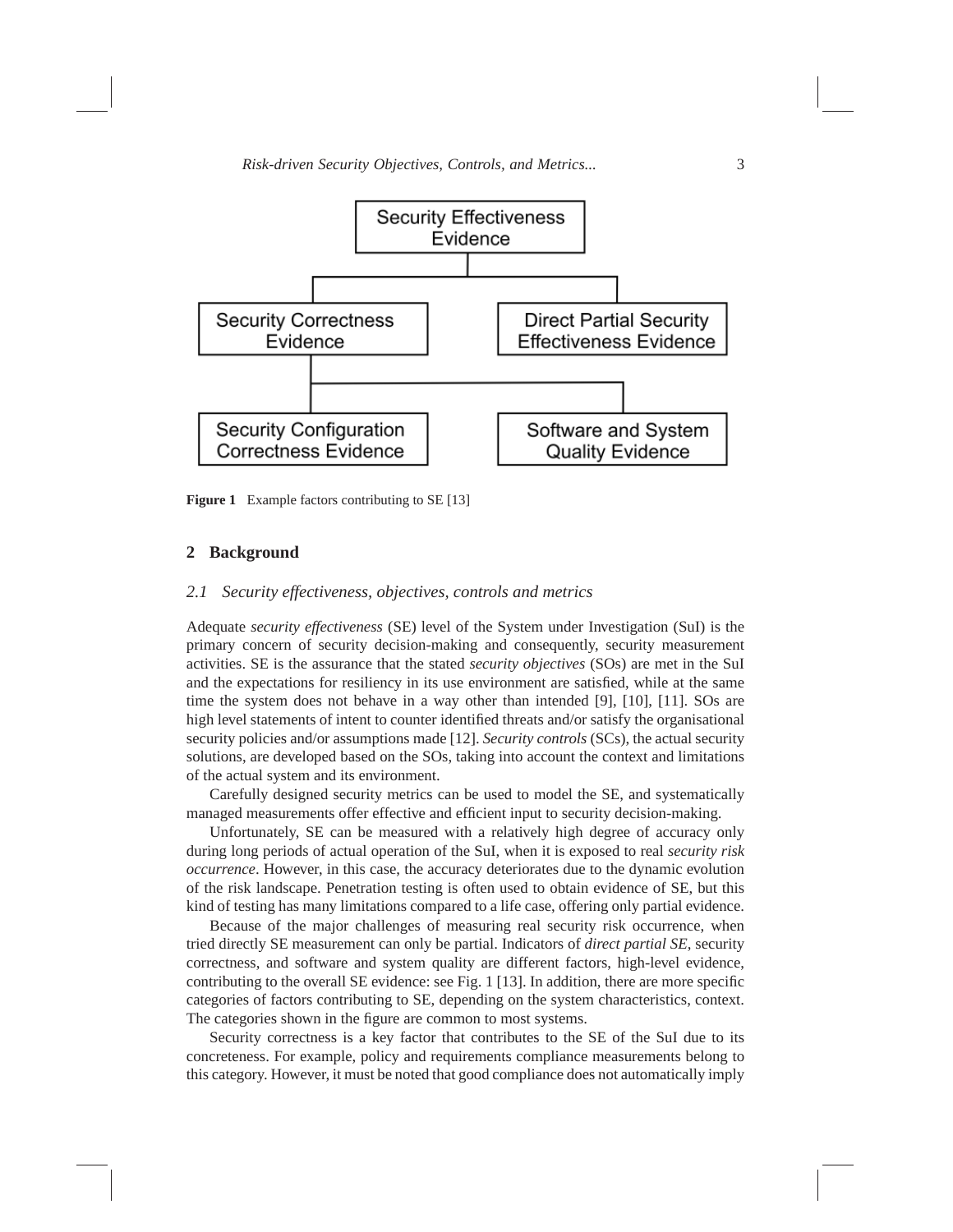

**Figure 2** Visualisation of information gaps and biases between RA results, SOs, security requirements, and SCs [14]

good SE, and proper Risk Analysis (RA) or at least the use of best practices is required. The quality of the RA has a crucial role in the definition and maintenance of SOs.

The reference requirements used in security decision-making are characterized to be based on (i) security risk, and (ii) best practices or regulations. Risk-driven security requirements directly assume the presence of RA, while the latter ones do not. Security can only be managed to some extent based on best practices.

A severe problem in using best practices is that sometimes SOs and SCs are biased from the needs raised by the original RA. When the SE level is goal of security measurement, sufficient risk knowledge is needed. In practice, there are various gaps and biases. Fig. 2 visualises the gaps and biases between RA results, SOs, security requirements and SCs. First of all, there is information gap between RA results and SOs because in an RA it is not possible to identify and prioritize all the actual risks. Difficulties in understanding the SuI or risk situation can cause bias too. Further gaps and additional bias are introduced when developing SOs, requirements and the actual SC realization. As shown in the figure, security correctness measurements in practice are always an approximation of SE. In practice, due to the gaps and biases, SE can be achieved only asymptotically. Fig. 2 illustrates the achieved effectiveness as the intersection set of RA results, SOs, security requirements, and SCs. The gaps and biases can be reduced in making them more evident via metrics, and by adequate reactions to this evidence during the course of the security engineering or management process [14].

Security requirements, mentioned in Fig. 2, are an intermediate practical phase between SOs and SCs. In order to simplify the analysis, we have omitted investigation of this phase from this study. Fig. 2 visualizes also some alternative reference concepts for security correctness.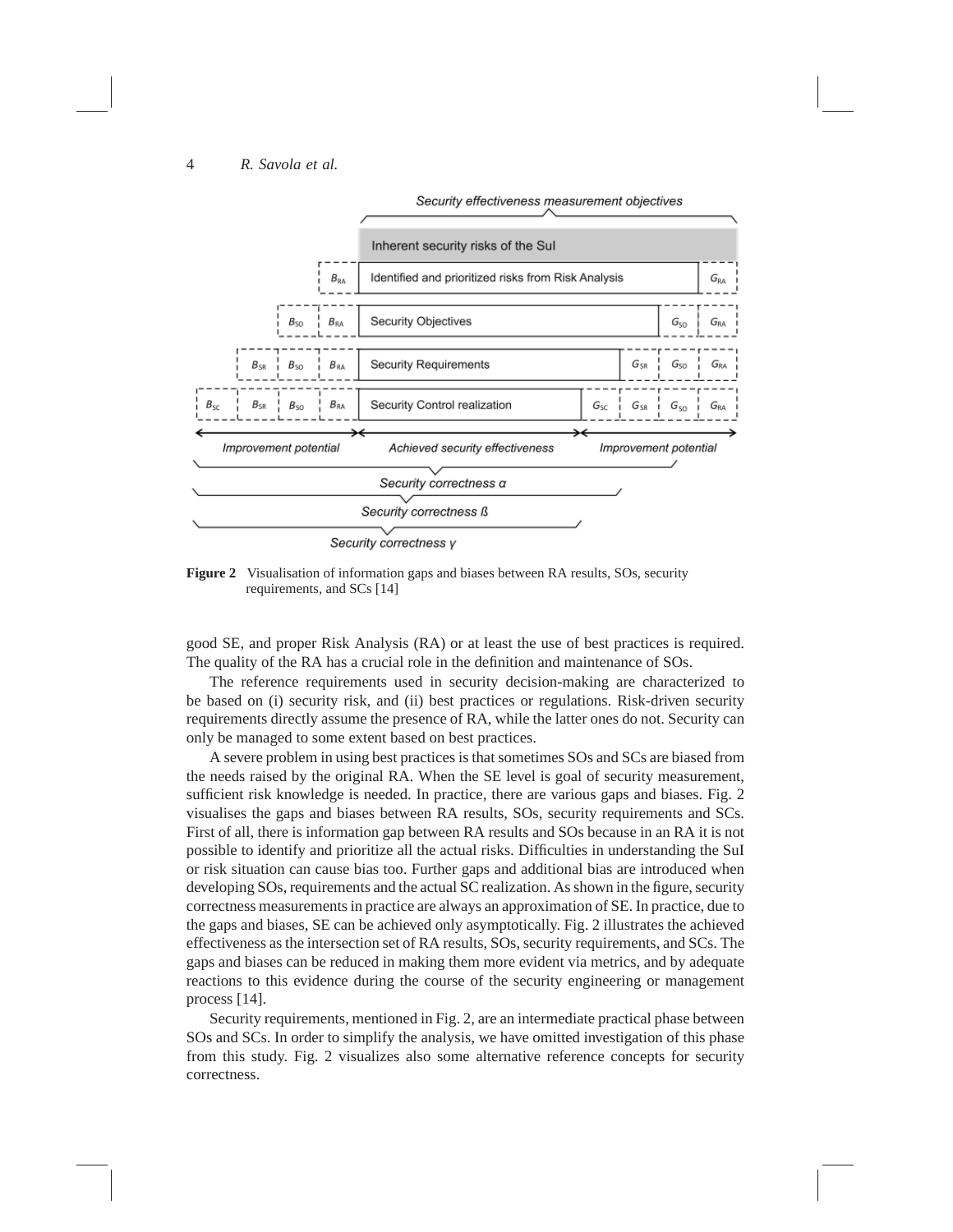# *2.2 Basis for metrics: iterative risk analysis*

Sufficiently detailed SuI-specific security risk knowledge is essential to the effective design of SOs and security metrics. The RA should be carried out in an iterative way. Each cycle should integrate the up-to-date SuI and security risk information. The initial phase of the RA is often conducted when product requirements are defined, the second phase when the product is being specified, and the third phase when the product is under design and verification. The risks should be prioritized, taking into account the integrated impact resulting from the estimated severity and probability of risks.

To enable the analysis presented in [7], [8] and this study, a RA was performed in co-operation between Android experts with Elektrobit Wireless Communications Ltd., and security researchers from VTT Technical Research Centre of Finland. The results of the RA were reported earlier in [8]. The process started with a risk identification expert brainstorming wherein participants were divided into two teams  $\hat{a}E^{\prime\prime}$  both comprising persons from each organisation with enough expertise in Android technology and security challenges and solutions. The risk sets were later combined via removal of duplicates and merging of risk categories. Finally, each risk $\hat{a}L^{TMs}$  probability and the severity of its consequences were rated. Consequently, the first meeting produced a list of risks, probabilities, and severity estimates for consequences, alongside a set of threats and attacks [8].

The  $\hat{a}$  Expert prioritisation results were ordered in view of expert opinions. Expert opinion was needed at this point, because the risks $\hat{a}L^{TM}$  abstract nature calls for case-by-case decision-making on whether severity or probability is more important. In general, severity was stressed a bit more because public safety and security (PSS) mobile networks are safetyand security-critical. It should be noted that risk prioritisation is not unambiguous, and small changes in system assumptions, especially in the system use scenarios, can change it [8].

#### *2.3 Risk-driven security metrics development by hierarchical SO decomposition*

As a basis of security metrics development, we use the hierarchical SO decomposition approach, originally described in [15]. Fig. 3 visualizes the decomposition principle [16]. Basic Measurable Components (BMCs) are leaf components of decomposition that clearly manifest a measurable property of the SuI [15]. Often the term Base Measure (BM) is used for BMC. BMCs can be seen as the core concept for security metrics. The actual security metrics, Derived Measures (DMs) are developed based on the BMCs. The high-level BMCs that can be deduced the sketch in Fig. 3 are Authentication Mechanism Reliability, Authentication Mechanism Integrity, Authentication Identity Structure, Authentication Identity Uniqueness and Authentication Identity Integrity [15]. The BMCs of Fig. 3 can be further decomposed, taking better into account specific system characteristics, resulting to a number of sub-nodes. The number of nodes in the hierarchy grows much larger in practice: for example, authentication decomposition incorporating more than 100 BMCs. An example of a more detailed authentication decomposition is shown in [14].

# **3 System under investigation**

The target SuI of the study is briefly introduced in the following.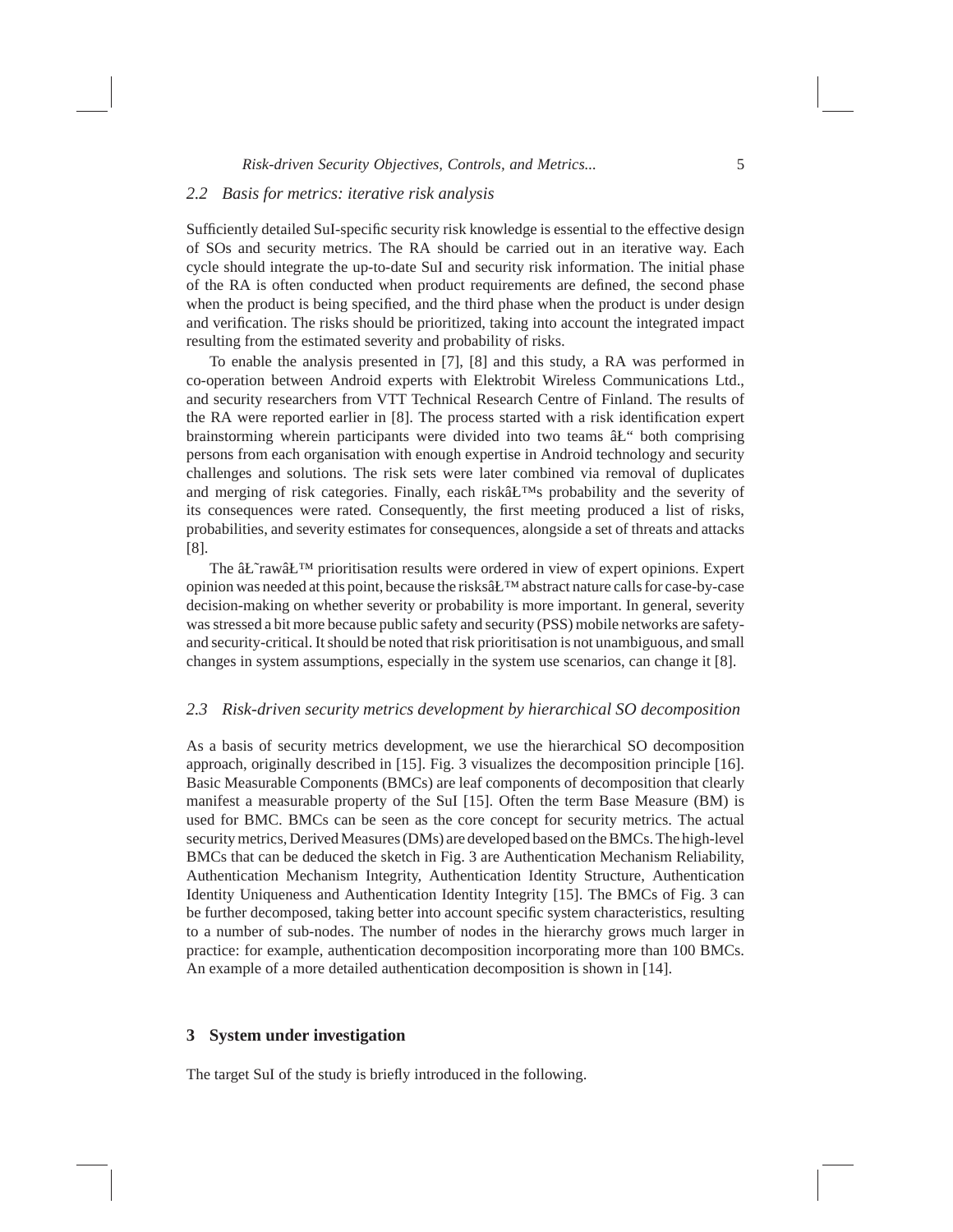

**Figure 3** A simplified example authentication decomposition based on [16]



**Figure 4** Use of the SuI [8]

# *3.1 Target System in General*

The target SuI in this study is a public safety and security (PSS) mobile network system using the Android platform. The main services and characteristics of PSS mobile networks are high availability, group communication and encryption services [17]. PSS mobile networks utilize a mobile infrastructure that is very similar to cellular networks [18]. A major difference is that PSS mobile networks incorporate dispatcher stations for managing the communication of the user groups. Fig. 4 visualises the use of the SuI.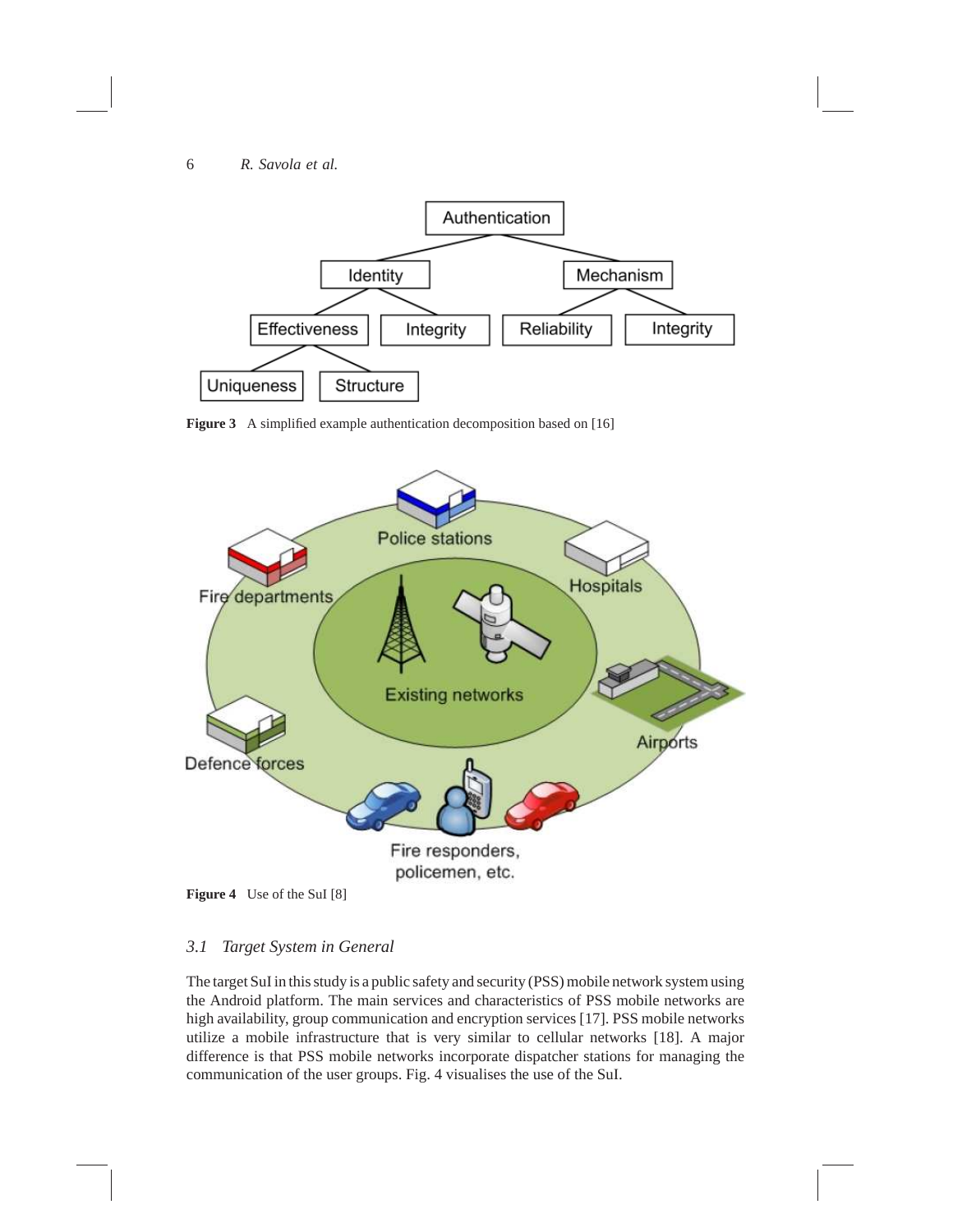# *3.2 Focus of Investigation: Android Platform*

The majority of the Android platform $\hat{a}L^{TM}$ s security solutions originate from Linux. Memory, process, user, and access control permission management are provided by the Linux kernel. However, they have been modified from traditional desktop usage. A major challenge with Androidâ $E^{TM}$ s modified Linux kernel is the slow upgrade process: In many older versions, the version of the kernel deployed is clearly out of date, and many users have devices whose Android version is no longer upgraded by the device manufacturer. Furthermore, a remarkable challenge affecting to the overall security level is that understanding system resource permissions can be difficult for users. During installation of an application, the user is able to see the required permissions but have only two options to choose from: to let the application access all desired resources, or not to install the application at all. This lack of better control is a challenging situation from a security perspective, because there have been [19] and still are [20] several malicious applications in Google Play and other marketplaces.

To investigate advanced SCs and security measurement in the target system, a demonstrator has been developed using an Elektrobit RaptorPad Android device. PandaBoard SE development board [21] was also used in tests. The demonstrator includes advanced SCs for access control and integrity measurements.

# **4 Risk-driven Security Objectives and Controls**

An effective and efficient risk-driven approach assumes development of SOs based on the prioritized risks rather than best practices. As our goal is high SE, we use the prioritized RA results as the basis. Often in practice, though, the SOs are based on risk management (RM) decisions. The RM can choose the a risk to be mitigated, cancelled, or accepted, whereas plain RA results include the whole collection of risks without feedback from decisionmaking.

In general, SO definition should be carried out in priority order. However, this process is not straightforward as there is no one-to-one mapping between the risks and core abstractions, SOs and SCs. For example, the most critical risk, R1 (unauthorised input of falsified data) in Table 1 has interdependency with R7 (loss of life). Even though both are critical risks, the criticality of R1 should be even more stressed than before investigation of the interdependencies. A risk may enable several other risks. For example, R1 is able to cause various unexpected risks.

The interdependencies between the risks can easily cause the process of SO definition to be tough. Even though there are many interdependencies among risks, they should be listed in the manner similar to Table 1. Otherwise, information about the prioritization is lost, potentially impeding SE in the SCs to be implemented.

Table 1 lists the top 10 risks out of the 26 identified ones for the PSS case (Case 1 in [8]). The rank of each risk is shown by the number in the first column.  $\hat{a}L^{\infty}S\hat{a}L^{\text{TM}}$  refers to the severity of the consequences if the risk is actualized, and  $\hat{a}L^{\gamma}P\hat{a}L^{\gamma}M$  denotes the probability of the risk being realized. The scale for each is 0 $\hat{a}L$  and  $\hat{a}L$ <sup>n</sup> in risk $\hat{a}L$ <sup>n</sup> (0) to  $\hat{a}L^{\text{c}}$ extremely high risk $\hat{a}L^{\text{TM}}(3)$  S or P, with increments of 0.25.  $\hat{a}L^{\text{T}}R:\hat{a}L^{\text{T}}M$  denotes  $\hat{a}L^{\text{T}}$ risk arising fromâ $E^{TM}$ , and is used in connection with *attack types*, *vulnerabilities*, and *faults* that cause a risk. These challenges often dominate the discussion during RA sessions rather than the risks itself. The prioritization was carried out using expert opinions, because many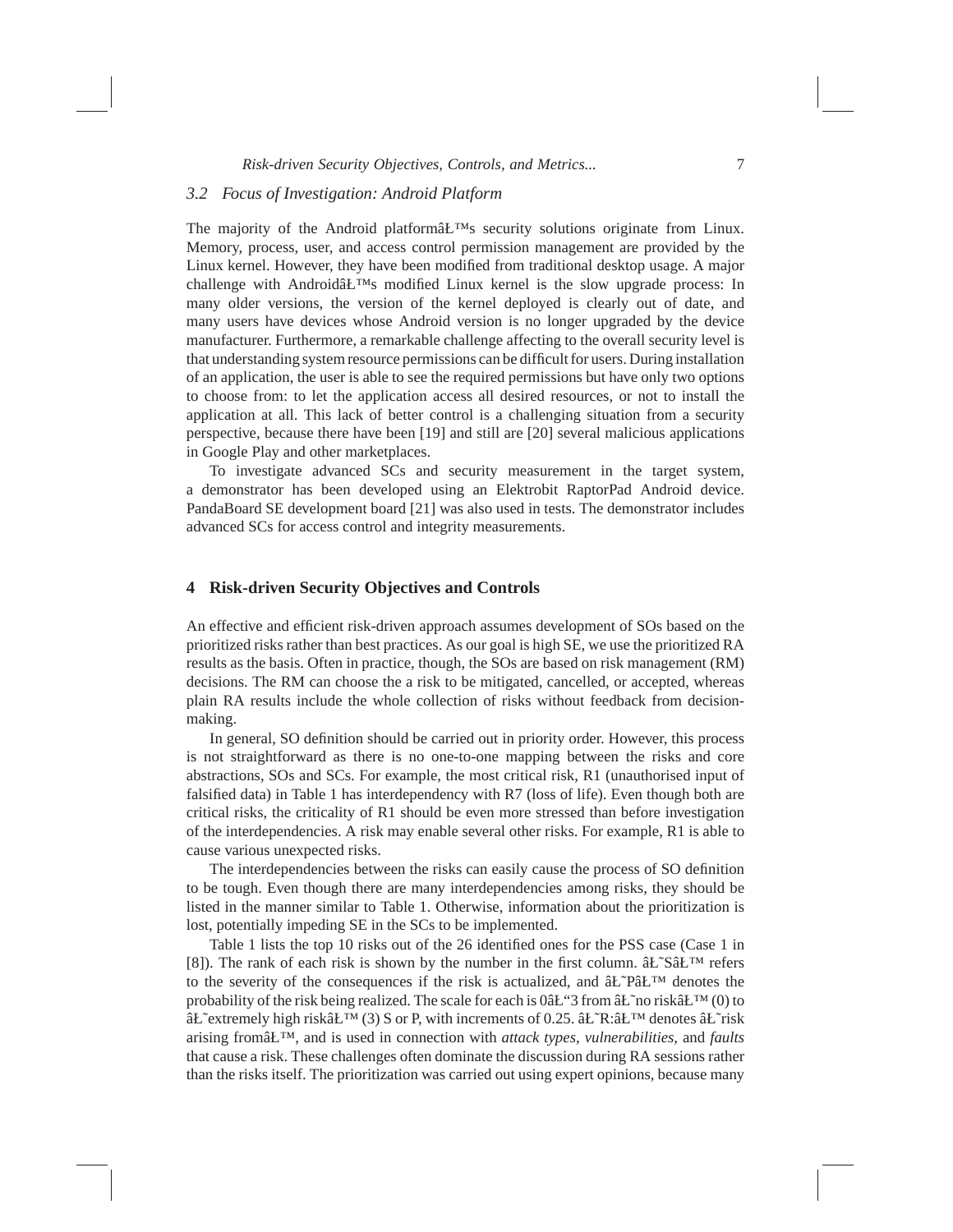**Table 1** Top 10 prioritised risks for the PSS Case 1 [7]

| R#              | Description                                                                                    | S    | P    |
|-----------------|------------------------------------------------------------------------------------------------|------|------|
| 1               | R: unauthorised input of falsified data                                                        | 3.00 | 2.00 |
| $\overline{2}$  | R: unavailability of the PSS Network at a critical moment (DoS,<br>denial of service)          | 3.00 | 2.00 |
| $\mathcal{E}$   | R: unauthorised root access                                                                    | 2.75 | 1.25 |
| $\overline{4}$  | R: malicious loading of remote code                                                            | 2.75 | 1.00 |
| 5               | R: critical security functionality deployed in software (SW) but<br>designed for hardware (HW) | 2.25 | 3.00 |
| - 6             | R: network shut down due to device problems                                                    | 3.00 | 0.50 |
| $7\phantom{.0}$ | Loss of life due to lack of resuscitation                                                      | 3.00 | 0.50 |
| 8               | R: activation of dormant malware at a critical moment                                          | 2.50 | 1.00 |
| 9               | R: investigation of the target device in a laboratory environment                              | 2.50 | 1.00 |
| 10              | R: utilisation of open interfaces for attacks                                                  | 2.25 | 1.00 |

quantized results were quite close to each other, and trying to use an automated approach according to a suitable formula depending on S and P would result to undesired outcome.

The results from RA, SOs and SC descriptions are discussed only as examples, because the actual RA/SO/SC/metrics process is the focus of this study.

Table 2 elaborates the SOs and SCs of the main risks listed in Table 1. It is obvious that most of the SOs address the main security dimensions according to the  $\hat{a}L^{\infty}$ . Model $\hat{a}L^{\infty}$ , confidentiality, integrity and availability. The text in them is shortened, emphasizing the main objectives. In the SC column,  $\hat{a}L^T\hat{a}L^T$  indicates technical controls, whereas âŁ~M⣙ refers to management (non-technical) controls.

It is obvious from the content of Table 2, that there are a lot of commonalities between different SOs and different SCs. As expected, authentication and authorization is a core security control. Configuration correctness and integrity enforcement also play an important role in the mitigation of these top prioritized risks.

Interdependencies of different SOs can be very different from the interdependencies of different risks. This is expected, since moving from the analysis of risks to the analysis of how one should protect from them is a significant abstraction change, yet the risk knowledge is needed when thinking about the SOs. For example, consider the case of R2 and R7: Although R2 and R7 are quite different, the resulting SOs are reminiscent of each other. However, there are two big differences: SO2 addresses networks and aims at preserving confidentiality, whereas SO7 also addresses devices, and aims to provide a quick response with the help of the PSS system, and if needed, does not pay much attention to *information* confidentiality. SO5 and SO8, and the respective SCs [22], are very similar.

SO7 is an example of a particular trade-off situation, which may be challenging to implement in practice. In SO7, the trade-off is between security and availability. In lifethreatening situations, possible in PSS systems, common sense tells one not to pay so much attention to security procedures such as authentication and authorization. On the other hand, shortcuts designed to the system can be abused by attackers.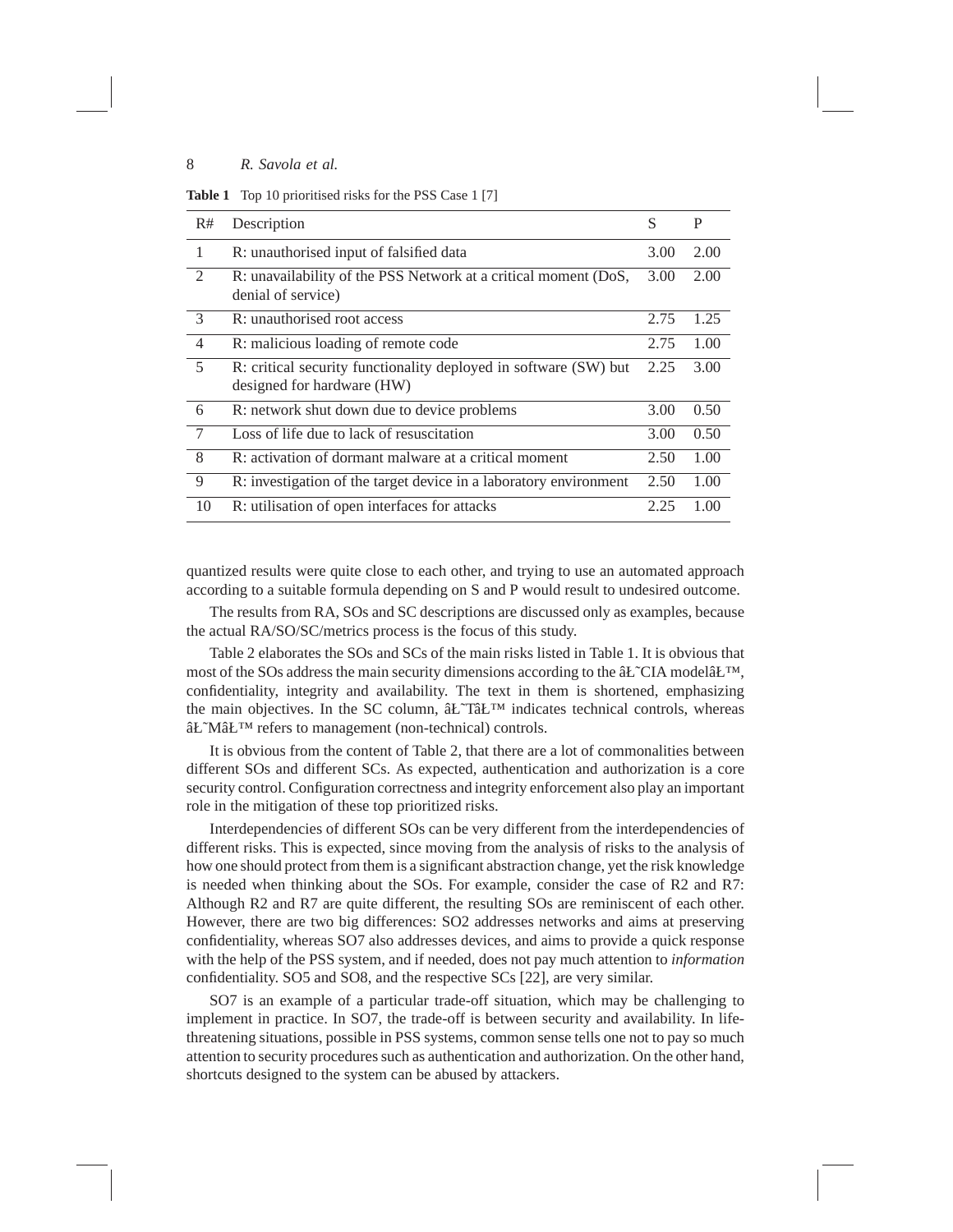**Table 2** Security objectives and controls for Table 1, based on [7]

|              | R# SO                                                                                                                                                                                                                                              | <b>SC</b>                                                                                                                                                                                                                                                                                                 |
|--------------|----------------------------------------------------------------------------------------------------------------------------------------------------------------------------------------------------------------------------------------------------|-----------------------------------------------------------------------------------------------------------------------------------------------------------------------------------------------------------------------------------------------------------------------------------------------------------|
| $\mathbf{1}$ | (i) Allow only <i>authorized</i> persons to use<br>network infrastructure and devices, (ii)<br>ensure <i>integrity</i> in input data                                                                                                               | Sufficient authentication and authorization<br>(i)<br>network infrastructure equipment and devices<br>integrity enforcing mechanisms<br>(T),<br>(ii)<br>in<br>data communication (T), (iii) enforcement of<br>authorization policies (M)                                                                  |
| 2            | Ensure the high availability of the<br>network at critical use situations, with<br>enough confidentiality                                                                                                                                          | (i) Network resource management for authorized<br>prioritization (T), (ii) intrusion detection and<br>network traffic monitoring (T), (iii) sufficient<br>authorization in devices and network infrastructure<br>equipment (T), (iv) enforcement of authorization<br>policies during critical moments (M) |
| 3            | (i) Allow only <i>authorized</i> persons to<br>use network infrastructure and devices,<br>(ii) ensure that no procedures make<br>unauthorized root access possible, (iii)<br>ensure <i>confidentiality</i> of authorized root<br>access procedures | (i) Sufficient authentication and authorization in<br>devices and network infrastructure equipment (T),<br>(ii) systematic management of correct configuration<br>(T), (iii) proper testing of apps to be used in the PSS<br>scenarios, (T,M) (iv) enforcement of authorization<br>policies (M)           |
| 4            | (i) Allow only <i>authorized</i> persons to<br>use network infrastructure and devices,<br>(ii) ensure that no procedures make<br>unauthorized root access possible, (iii)<br>ensure <i>confidentiality</i> of authorized<br>remote code procedures | (i) Sufficient authentication and authorization in<br>devices and network infrastructure equipment (T),<br>(ii) systematic management of correct configuration<br>(T), (iii) proper testing of apps to be used in the PSS<br>scenarios, (T,M) (iv) enforcement of authorization<br>policies (M)           |
| 5            | Ensure high <i>integrity</i> of critical security<br>functionality                                                                                                                                                                                 | (i) Systematic management of correct configuration<br>(T), (ii) high-quality testing of critical security<br>solutions (T,M)                                                                                                                                                                              |
| 6            | Ensure<br>sufficient<br>integrity<br>of<br>communication, networks and devices,<br>and do not allow unauthorized actions                                                                                                                           | (i) Integrity and authenticity enforcing mechanisms<br>in devices, network infrastructure<br>and<br>data<br>communication<br>(T),<br>enforcement<br>of<br>(ii)<br>authorization policies (M)                                                                                                              |
| $\tau$       | Ensure the high <i>availability</i> of the<br>network and devices at life-threatening<br>critical use situations, even with some<br>loss of confidentiality of information                                                                         | (i) Network resource management for authorized<br>prioritization (T), (ii) intrusion detection and<br>network traffic monitoring (T), (iii) use policies<br>during critical moments (M)                                                                                                                   |
| 8            | Ensure sufficient <i>integrity</i> of devices                                                                                                                                                                                                      | (i) Systematic management of correct configuration<br>(T), (ii) proper testing of critical security solutions<br>(T,M)                                                                                                                                                                                    |
| 9            | sufficient<br>Ensure<br>confidentiality,<br>integrity and authorization of critical<br>functionality, and enforce revokation<br>procedures from the network when a<br>device is investigated by intruders                                          | (i) Sufficient authentication and authorization in<br>devices and network infrastructure equipment (T),<br>(ii) side-channel attack protection, (iii) mechanisms<br>to revoke device's rights                                                                                                             |
|              | 10 Ensure sufficient <i>confidentiality</i> , <i>integrity</i><br>and <i>authorization</i> in critical points near<br>open interfaces                                                                                                              | (i) Sufficient authentication and authorization in<br>devices and network infrastructure equipment<br>mechanisms<br>integrity enforcing<br>(ii)<br>(T),<br>in<br>data communication (T), (iii) enforcement of<br>authorization policies (M), (iv) correct firewall<br>configuration (T).                  |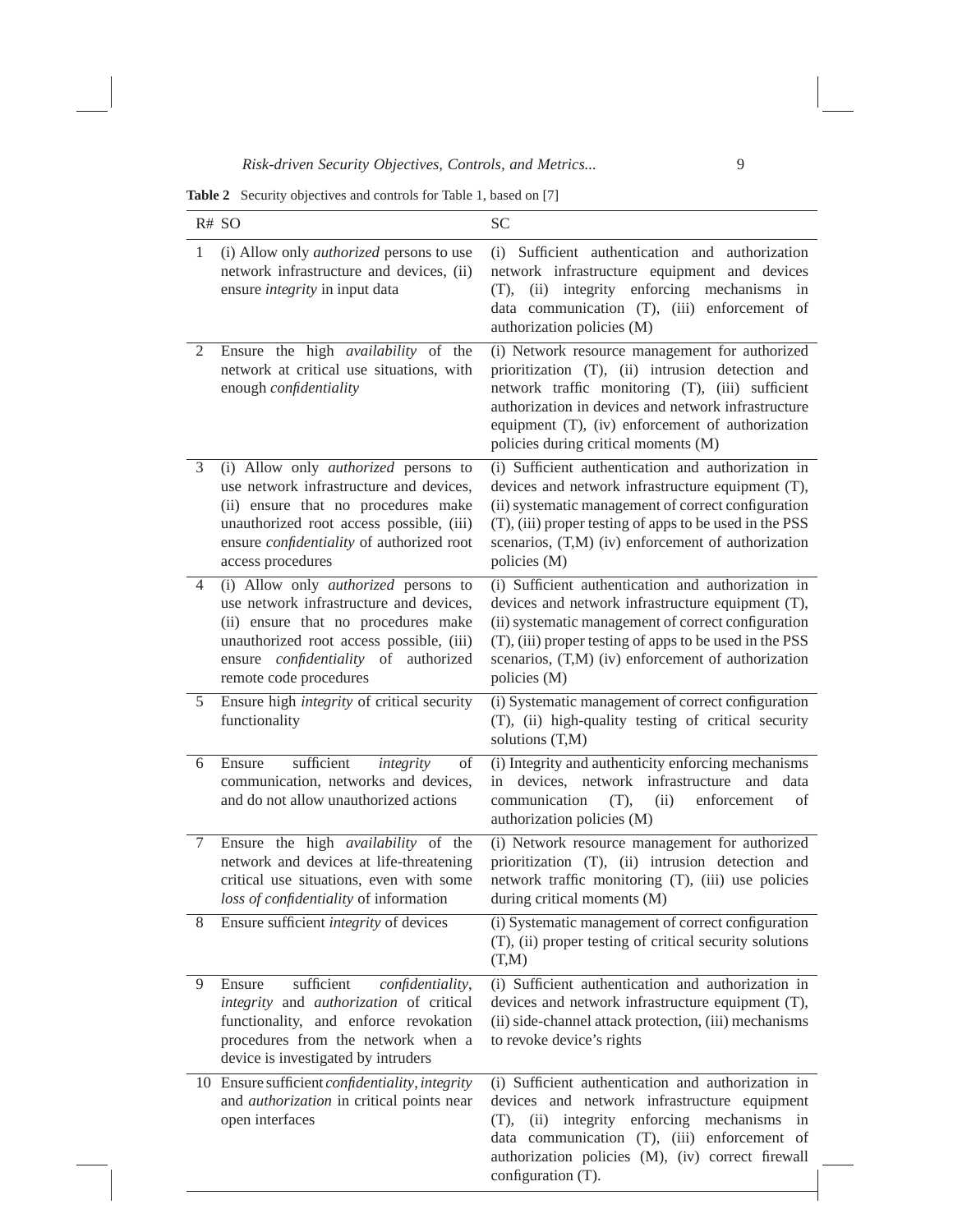| R#             | <b>Security Control Category</b>                              | SOS                               | N             |
|----------------|---------------------------------------------------------------|-----------------------------------|---------------|
|                | Authentication and authorization                              | SO1, SO2, SO3, SO4, SO9, SO10     | 6             |
| $\mathfrak{D}$ | Integrity mechanisms and correct<br>configuration             | SO1, SO4, SO5, SO6, SO8, SO10     | 6             |
| $\mathcal{E}$  | Security testing                                              | SO3, SO4, SO5, SO8                | 4             |
| $\leq$ 4       | detection<br><b>Intrusion</b><br>traffic<br>and<br>monitoring | SO <sub>2</sub> , SO <sub>7</sub> | $\mathcal{D}$ |
| 5              | Side-channel attack protection                                | SO9                               |               |
| 6              | Firewall                                                      | SO10                              |               |

# **5 Security Metrics**

In the following, we propose guidelines for security metrics development based on the risk-driven SOs. They consist of (i) security control categories, (ii) security effectiveness abstract models, and (iii) BMCs. The first two are discussed in the first two subsections, and the third one in subsequent subsections concentrating on selected core BMCs. The proposed BMCs are modified from the ones proposed in [15].

# *5.1 Security control categories*

From the SOs and SCs, one can establish the core security control categories to enable security metrics development.

The following SC categories can be identified from Table 2: (i) authentication and authorization, (ii) integrity mechanisms and correct configuration, (iii) security testing, (iv) intrusion detection and traffic monitoring, (v) side-channel attack protection and (vi) firewall. The mapping between these categories and the SOs of Table 2 is shown in Table 3.

The categorization of SOs and SCs helps in developing Security Effectiveness Abstract Models (SEAMs), the next step in metrics development according to the process described in [13]. Note that there can be several different SOs and SCs in one SC category. For example, access control can be designed for network equipment management, for the end-user device or for some other purpose.

#### *5.2 Security effectiveness abstract model*

SEAM [13] is an abstract decomposition model that encompasses the core knowledge of factors contributing to the SE of the SuI. For example, an authentication SEAM can be developed using the information in Fig. 3. In [13], six strategies for security measurement objective decomposition were proposed, consisting of basic and integrated strategies. The *basic strategies* addressed direct partial security effectiveness, software and system quality and security configuration correctness. *Integrated strategies* were proposed for trade-offs, for pure security effectiveness, and for compliance measurements.

There is a need for SEAMs for all the security control categories mentioned above. A particular SEAM for SW and system quality should be developed in addition because in Android there are many software-related quality concerns. Applicable vulnerability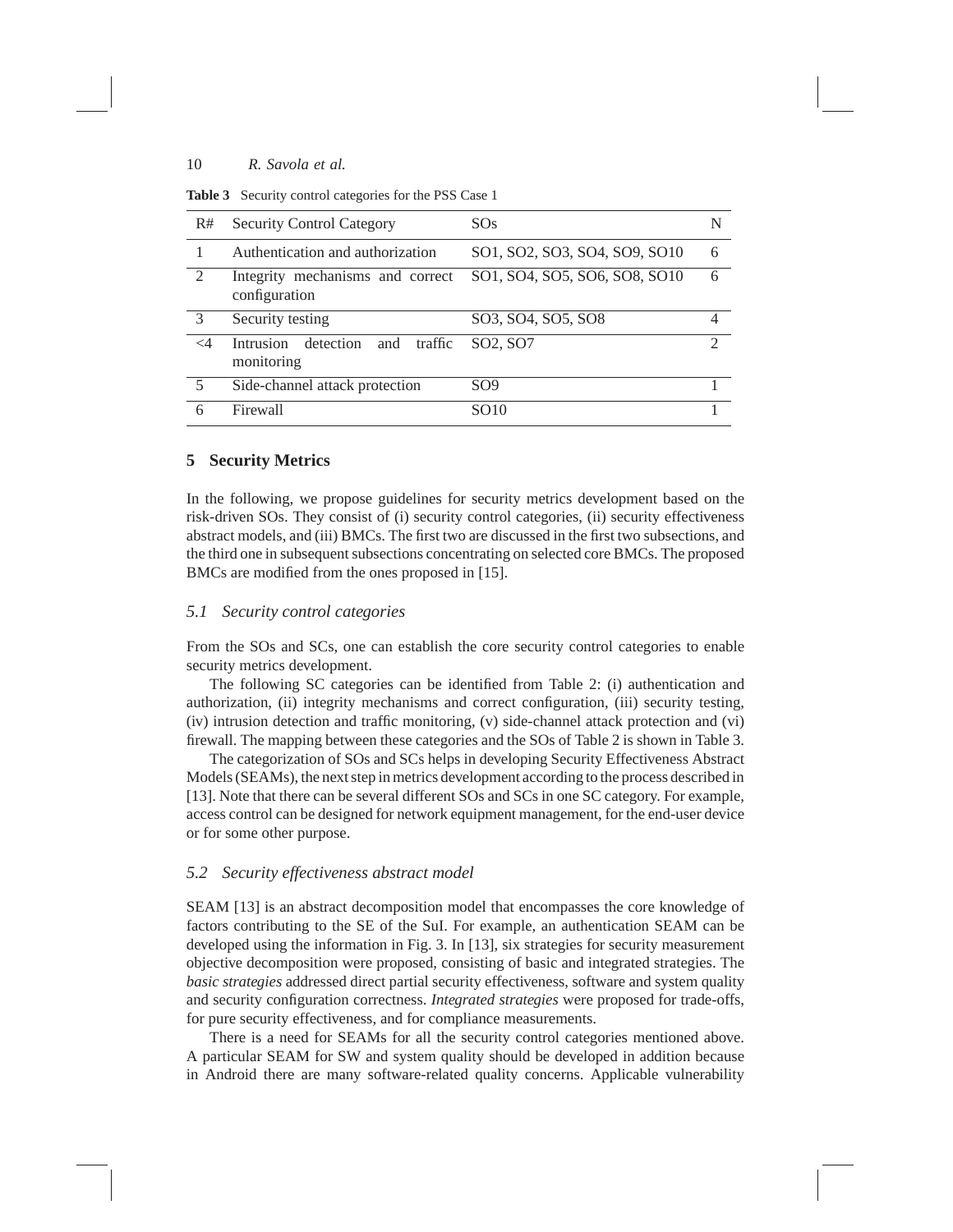database information should be integrated to the metrics hierarchy resulting from this SEAM.

Compliance with regulations is crucial for the use of a PSS mobile network system. In addition to the SEAMs for all SC categories and SW and system quality, SEAM compliance is clearly needed, although compliance concerns are not listed in the RA. The compliance measurements use best practice documents and regulations as their reference models.

## *5.3 Adaptive Security and BMCs*

Integrating adaptive risk management into the SuI allows continuous monitoring of SE and gives insight on impeding risk. Providing anticipatory self-adaptive risk analysis models in near real-time with the ability to identify, predict, and react to potential threats proactively will allow us to adapt to the dynamic nature of the threats and their ability to spread in very short time intervals. The envisioned SuI can be used in varying contexts (e.g. fire departments, police stations, hospitals, airports), and the associated information confidentiality and privacy regulations are highly varying depending on the context. The RA based results presented in Table 2 and 3 offer a starting point for adaptive techniques. Different prioritized results, depending on the context, will be selected to the basis for different adaptive scenarios. Moreover, the changing risk landscape will be taken into account. Adaptive security management solutions are crucial for high-quality security management of the system. In practice, adaptive techniques adjust internal working parameters, and make dynamic changes in the structure of the security countermeasures. Examples of these internal parameters are security algorithms, authentication and authorization mechanisms, encryption schemes, security protocols, and security policies. The core input needed by adaptive security solutions include SE level information, communicated by appropriate SC, security metrics, and contextual information. In [22], we proposed an adaptive security management for learning and adapting to changing environment dynamically and anticipating unknown threats. Moreover we developed a context-aware Markov game theory model for security metrics risk impact assessment to estimate and predict risk damages and future benefits and adapt security decisions upon those estimates and predictions. The security metrics are utilized for measurably evaluating and validating the run-time adaptivity of IoT security solutions [23]. Adaptive security management here refers to a security management solution that is able to learn and adapt to changing environment dynamically and anticipates unknown threats [6], [22]. The potential risk impacts of the threats to the BMCs can be calculated using the metrics that measure the effectiveness of the security services they provide. Using such an adaptive risk impact assessment method the security metrics can be quantified according to how efficient the security services of the SuI are.

#### **6 Enhancements of Security Controls in Demonstrator**

Table 1 describes prioritized risks for the PSS device. The risks are analysed and SOs with related SCs are identified and described in Table 2. SCs are then categorized and their relation to SOs is described in Table 3. The analysis clearly shows that SCs related to authorization and integrity mechanisms are dominating ones. Enhancements to access control and integrity protection mechanisms should be developed to enhance security controls related to these categories. In the following, we discuss some implementation-level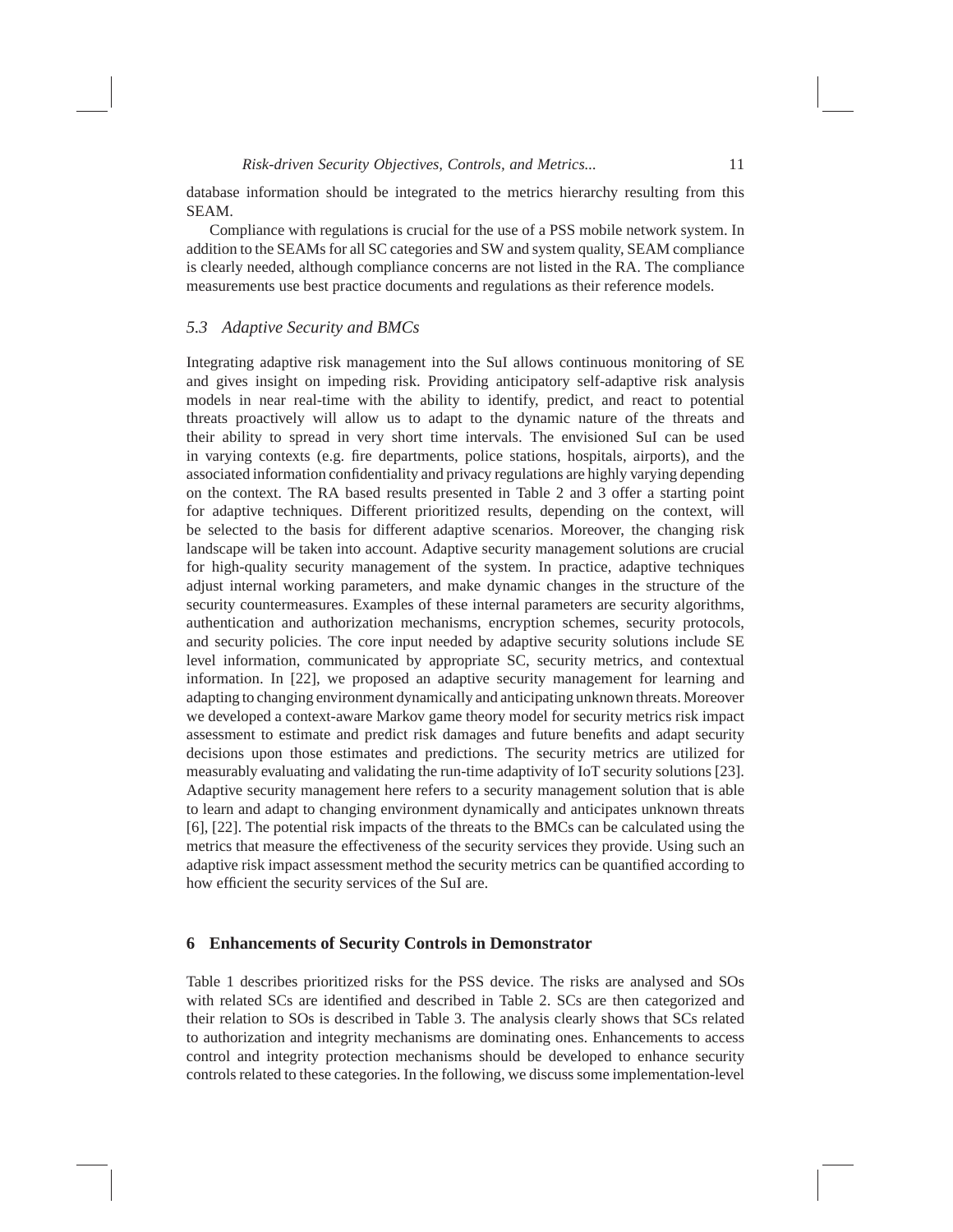enhancements to mandatory access control (MAC) and integrity protection, implemented in our target system demonstrator.

The traditional desktop approach to malware protection has been antivirus software. However, controls such as antivirus software and malware scans for apps from application stores, are reactive solutions to the malware problem. The proactive solution is to harden the platform itself, so that attacking it is more difficult. Hardening should be done without breaking legacy applications, which means that all userspace modifications should be minimized. However, PSS devices could be considered to be special devices that are only meant to run specific applications, relaxing this compatibility requirement slightly. The Android kernel, which is based on the Linux kernel, contains many security frameworks which can be enabled and configured in a way that is still compatible with legacy applications.

# *6.1 Mandatory access control*

*SEAndroid*: Mandatory Access Control provides access control restrictions that can be overridden only by administrator, typically by configuring security policy. This contradicts with more traditional Discretionary Access Control (DAC) where e.g. the owner of a file can control access to the file by setting file permissions. SELinux is a MAC implementation for Linux originally developed by National Security Agency (NSA). Since Android is based on Linux kernel it is also possible to utilize SELinux in Android. However, this is not straightforward as Android userspace is totally different from traditional Linux userspace. SEAndroid is SELinux architecture ported to Android.

Google has now integrated SELinux-based SEAndroid [24] to Android. SEAndroid is used to control a Dalvik virtual machine (VM) running Java bytecode and Interprocess Communication (IPC) mechanisms. Since Android release 4.4 (KitKat), SEAndroid is run in enforcing mode, making it the default choice to enhance access control. SEAndroid is mainly used to protect Android system software. Java-based system applications are classified to pre-defined SEAndroid security domains (*media\_app*, *platform\_app*, *shared\_app*, and *release\_app*) based on their origin and installation package signing. Isolated applications are using *isolated\_app* domain. Other Java applications are mapped to *untrusted\_app* domain. Application compatibility requirements with older Android releases have limited the ways in which MAC can be applied to third-party applications as modifications should not break Android Compatibility Test Suite [25].

*Smack*: SELinux was the first MAC framework in Linux kernel, but it is not the only one. Another Linux upstream kernel, MAC framework Smack [26], which is now also used in the Tizen operating system [27], could be a potential alternative to SEAndroid, but provides only limited functionality, and extensions to control middleware are less clear than in SEAndroid. Although it would have been straightforward to use SEAndroid as a MAC framework, we considered using Smack and also implemented Smack support in the demonstrator. Both SEAndroid and Smack are based on access rules for subjects (e.g. processes) and objects (e.g. files). File system labels are stored in extended attributes of the file system.

*Modifications to AOSP code*: Android Open Source Project (AOSP) source code was used as a basis for the demonstrator. The modifications required to support Smack were quite straightforward, as required changes were closely correlated to areas where the SEAndroid project has also modified the AOSP source code. Kernel-level changes were: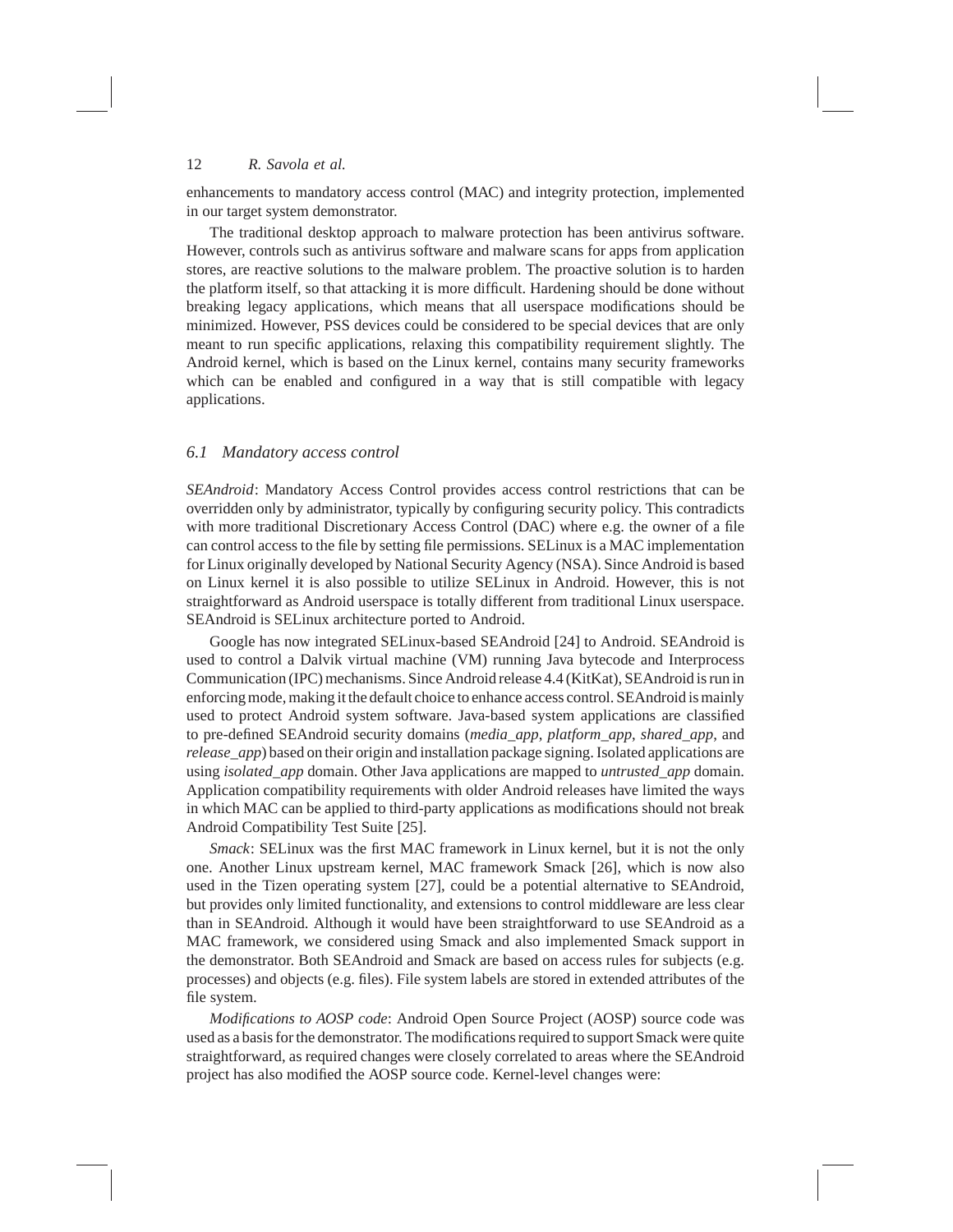- 1. Kernel configuration modifications  $\hat{a}L^{\prime\prime}$  enabling Smack, auditing, and network security related settings required by Smack. The use of extended attributes was also enabled, along with separately the use of security labels in extended attributes.
- 2. Adding Binder IPC Linux Security Module (LSM) hooks using a patch from SEAndroid [28]. The patch adds four new LSM hooks. The hooks can be registered and used in security modules.
- 3. Registering and implementing Binder IPC LSM hooks in Smack.

Userspace changes included:

- 1. Init process was modified to mount Smack filesystem and to load Smack policy during boot. Smack userspace library was used [29]. Also the file init.rc was modified to include Smack security label settings for processes stared by init.
- 2. Initial ramdisk (initrd) was used to store initial Smack policy.
- 3. Dalvik VM was modified to support Smack labels.
- 4. Zygote application launcher was modified to support Smack labels.
- 5. Toolbox commands *ls* and *ps* were modified to display Smack labels.

There were also changes to Android build tools to support Smack and Smack labels:

- 1. File system labelling tools for ext4 filesystem were modified to support also Smack labels. Device file labelling is still missing in our demonstrator but could be added, utilizing ideas from [30].
- 2. Smack specific files and tools were included in system images.

*Security policy*: The main reason to use Smack instead of SEAndroid as a MAC framework is that it is simpler and has more understandable security policy definitions. Recent kernels also contain many Smack-related changes, e.g. providing support for longer labels and inheriting file security labels for new files from directory labels instead of process labels (so-called transmute functionality). However, we are using only classic Smack features, as some of our test systems were using rather old kernel versions. As a starting point we tried to emulate SEAndroid security policy. Security policy development turned out to be time-consuming and difficult, because of the lack of an equivalent to the SELinux permissive mode in Smack. Such a mode was proposed for Smack, but the idea was rejected by the author of Smack [31]. Also, SEAndroid policy emulation is not the best approach for initial security policy development. Simpler alternative would have been to just separate the system into two domains (system vs. third-party applications) and then gradually refine this isolation.

Another drawback was recognized when the Smack model was used to control Android Binder-based IPC. According to Smack documentation [32], sockets are data structures attached to processes, and sending a packet from one process to another requires that the sender must have write access to the receiver. The receiver is not required to have read access to the sender. As Smack recommends using file write permission also to control IPC access, adding Smack rules could open unnecessary write access for certain files. This could be prevented by adding a new IPC-specific access method attribute to Smack. Currently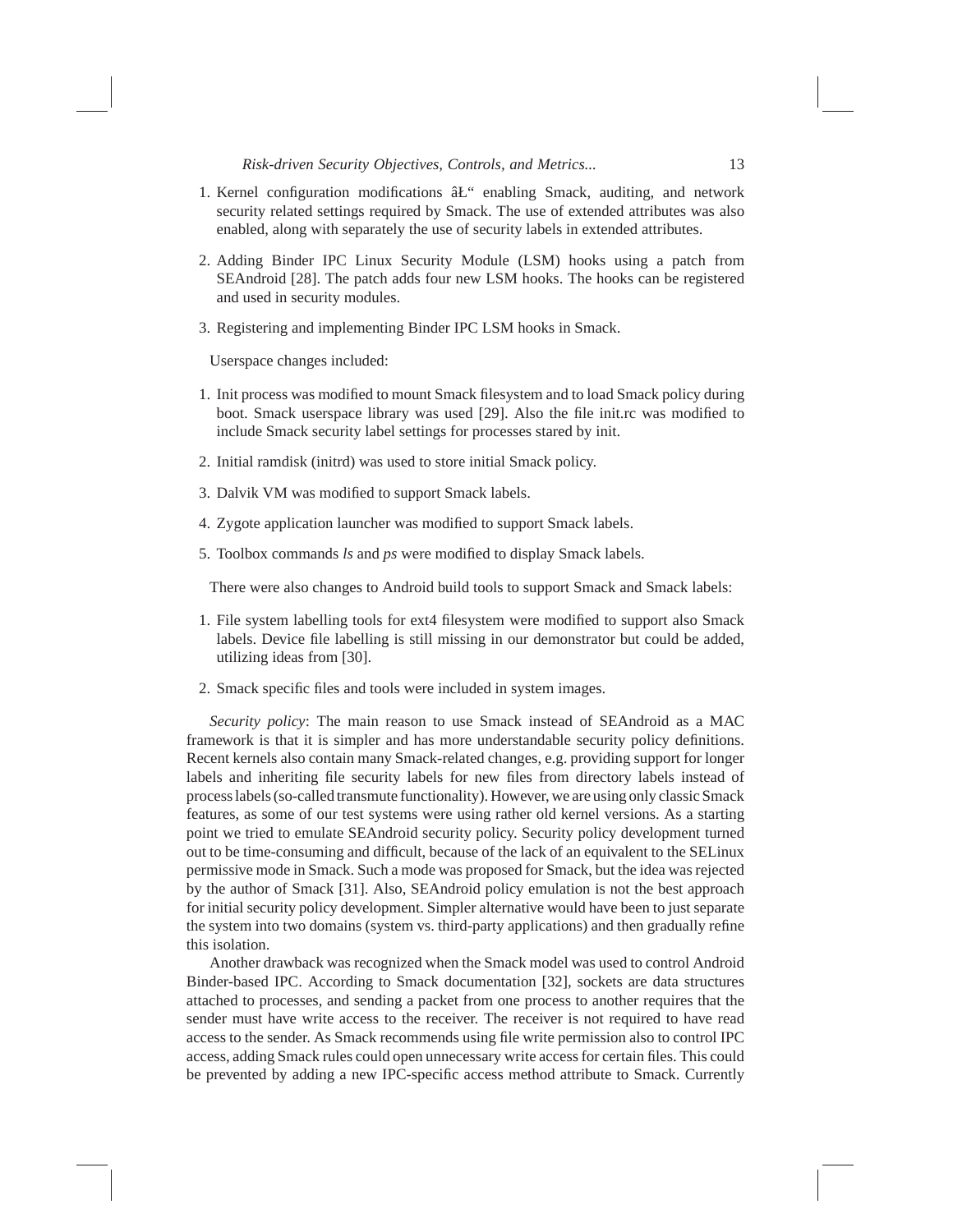Smack access settings can contain settings  $\hat{a}L^{\text{Tw}}$  (read, write, execute, and append). A lack of transmute functionality in our Smack version also caused problems. New files that were created by labelled processes inherited security labels from processes so that security labels that were intended to be used for processes were now also used as file labels. New Smack rules had to be created to solve these access problems.

The initrd location of Smack security policy file was also inconvenient. There should be a writable and updatable policy file that could be signed and could be loaded after verification. However, the initrd policy should be kept as a fallback and should support system restore operations.

One approach could be to use both SEAndroid and Smack simultaneously. There is an unofficial patch set called LSM stacking [33] to support multiple security modules in the kernel. SEAndroid could be used to protect system software using the AOSP code and there could be additional Smack rules to sandbox third party software. However, this approach is probably too complex. Currently there are no plans to integrate LSM stacking to the official Linux kernel. Major modifications to the AOSP code are not convenient as the code is tightly controlled by Google. Although the code is open source, the development model is not truly open. Modifications become visible only after releases, and Google does not share development plans in public. A large porting effort may be needed after releases.

#### *6.2 Integrity protection and attestation*

Kernel-based integrity protection frameworks can be used to protect Android systems against unauthorized system soft-ware modifications (e.g. utilizing offline attacks). Android release 4.4 (KitKat) includes an experimental block-based integrity scheme called dm-verity [34]. There are other alternatives such as the file-based Integrity Measurement Architecture Extended Verification Module IMA/EVM [35]. IMA maintains a runtime measurement list, which can be displayed by root access. These frameworks are meant for read-only filesystems. There is also a block-based alternative called dm-integrity [36] that can be used with writable filesystems. Block-based alternatives must also have storage to store reference block hashes.

The demonstrator is using IMA for integrity measurements. When a native application, a shared library or a shell script is loaded for execution SHA1 hash of the content is calculated and measurement is stored by including the hash value to a kernel internal storage variable using a so-called extend operation.

IMA supports only measurements, and there is no integrity enforcement. EVM component is for integrity enforcement, but it requires storage of integrity reference values to extended attributes and also signing these extended attributes and key management for verification keys. IMA/EVM concept requires the use of recent kernels, unless EVM part is replaced by a more straightforward HMAC-based approach. There were still important EVM-related modifications even in the recent Linux 3.16 kernel [37]. Another problem with IMA is that it only measures native applications and not Java-based Dalvik applications. Nauman et al. [38] have developed a framework that allows measurement of Java code running in Dalvik VM. Google is now replacing Dalvik VM with a new virtual machine called ART. ART is using install-time bytecode to native code conversion instead of loadtime conversion used by Dalvik VM. This would simplify integrity protection as code loading can now be tracked by existing IMA mechanism in kernel without VM-level modifications. However, both Dalvik and ART are currently offered as options to users to select, so it is not possible to fully avoid VM-level modifications.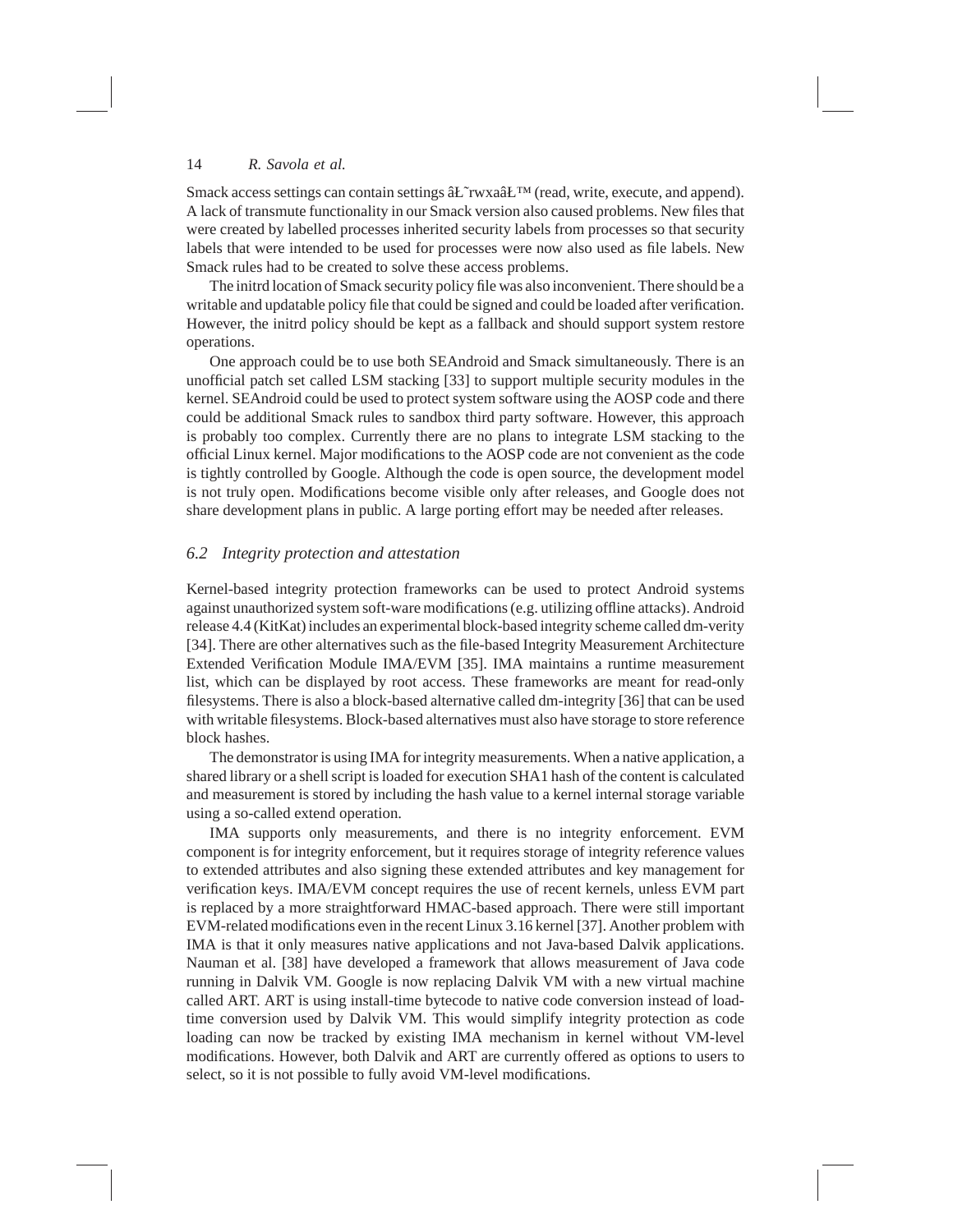**Table 4** Results of AnTuTu benchmark (N=30)

|                     | <b>AOSP</b> |        | Smack   |           |
|---------------------|-------------|--------|---------|-----------|
|                     | Mean        | SD     | Mean    | <b>SD</b> |
| Total               | 5197.60     | 189.64 | 5265.00 | 211.57    |
| Memory              | 924.73      | 55.49  | 944.33  | 52.72     |
| Integer             | 1439.53     | 67.08  | 1478.20 | 77.33     |
| Float               | 1165.70     | 64.59  | 1196.90 | 74.47     |
| Score <sub>2d</sub> | 315.23      | 10.99  | 304.96  | 10.56     |
| Score3d             | 942.40      | 15.83  | 933.10  | 24.21     |
| Database            | 410.00      | 83.66  | 407.50  | 74.27     |

An encrypted file system provides confidentiality and protection only against offline attack, but does not offer control point to execution of native code executables. The choice obviously depends on a solution domain-specific threat model.

# **7 Performance Measurements**

Additional security framework is easier to justify if it does not impose significant runtime performance overhead. Performance measurements were made to compare performance of unmodified AOSP implementation and Smack-based MAC implementation ported to the same AOSP version. Performance measurements were made using PandaBoard SE hardware [21] based on AOSP Android 4.3 version utilizing two well-known benchmark applications called AnTuTu [39] and Softweg [40]. The same benchmark applications were also earlier used to verify performance of SEAndroid [24] and we present our measurements using the similar format as was done in [24]. AnTuTu and Softweg tests for SD card read/write performance hanged both in AOSP and Smack implementation so we had to omit those tests.

# *7.1 AnTuTu benchmark*

AnTuTu version 2.9.1 was used in performance measure-ments. The benchmark includes tests for memory, integer, and floating point calculations. There are also tests for 2D and 3D graphics and database I/O. Benchmark tests were run 30 times both for AOSP and Smack implementations. Mean and standard deviation (SD) of measurements were calculated. Results are presented in Table 4 (Larger number is better).

These measurements show only minor performance differences. Memory, integer, and float tests, which should not be much affected by the security framework modifications, gave slightly better scores with Smack implementation. Test scores for 2D/3D graphics and database I/O were slightly better with AOSP implementation. However, differences were small and within limits of standard deviations.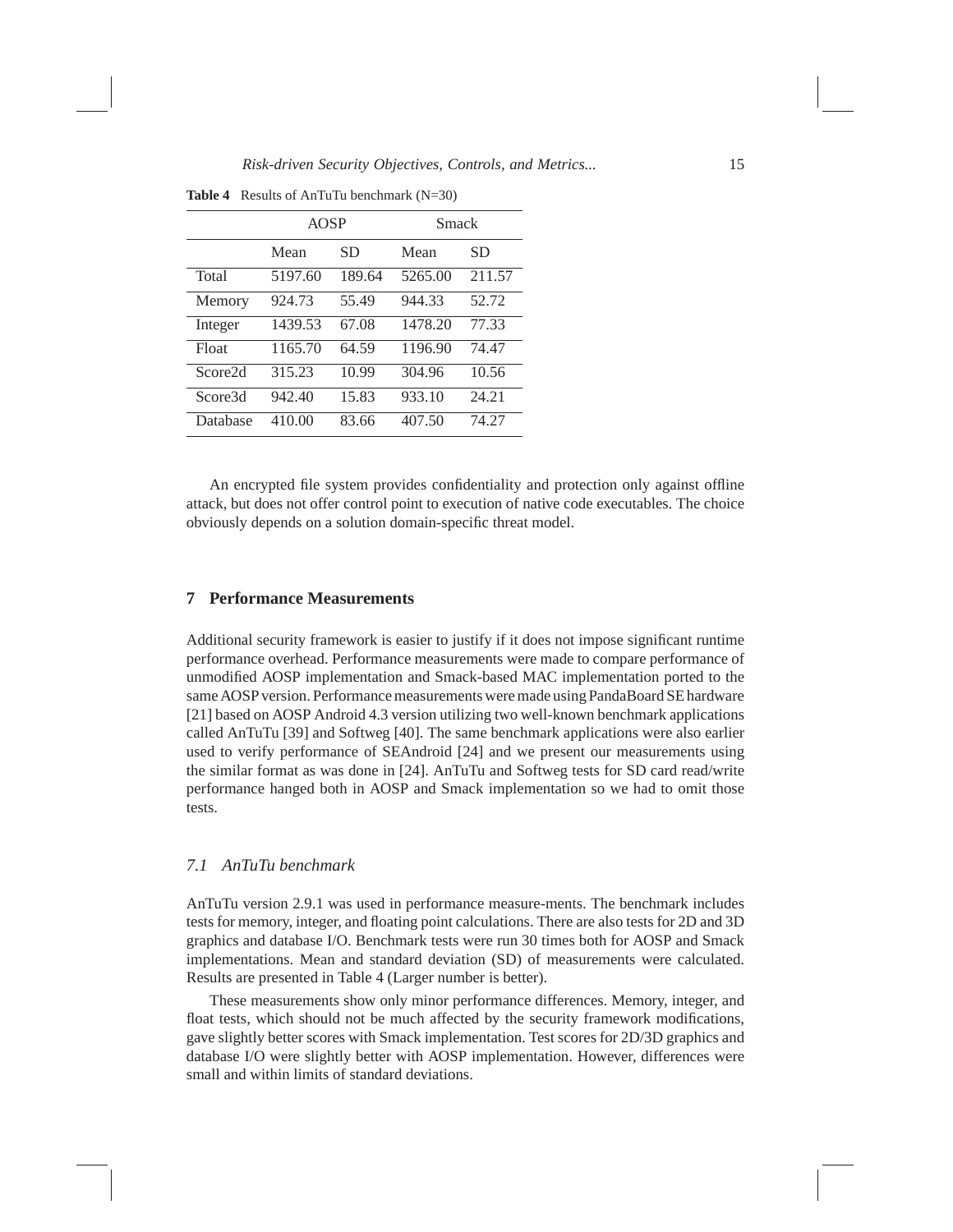# *7.2 Softweg benchmark*

Android benchmark software Softweg contains also tests for computing power, graphics, and filesystem I/O. Also here benchmark tests were run 30 times both for AOSP and Smack implementations. Mean and standard deviation (SD) of measurements were calculated. Results are presented in Table 5 (Larger number is better except in file create/delete, which is given in seconds).

Also in these tests the measured benchmark figures between target systems were very close to each other. Memory access operations were slightly better with AOSP. There were 7 computing power measurements tests. AOSP implementation gave better results in four of those. As memory and computing power tests typically do not include system calls it is expected that security framework implementation does not affect much to these measurements.

Graphics benchmark results were slightly better with Smack. Filesystem access is expected to demonstrate performance degradation of utilizing security framework. There was a small difference in file creation and delete tests in favour of AOSP implementation. Also file writing was slightly faster with AOSP. However, file reading and also total score were surprisingly slightly better with Smack.

The test results using AnTuTu and Softweg gave very similar results as earlier tests performed for SEAndroid [24]. It seems that most of these tests measure performance of the underlying hardware so that these tests can be used to compare different Android devices. Another approach could be to measure delays of LSM hook calls as is done in [41].

# **8 Discussion**

#### *8.1 Access control*

From the results of this study, it can be seen that there are six critical focus areas, or security control categories, described in Table 3, for security management in the target system. In the following, we discuss the findings regarding them.

The core security objective for the system is related to authentication and authorization. This objective has crucial role because inadequate authorization decisions can lead to a situation where users and potentially attackers can gain too wide privileges, making it possible to cause severe damages, as emphasized by the top 10 risk list. Solutions like the experimental Smack mandatory access control discussed above offer an adequate level of security effectiveness because processes can be sandboxed to allow access only to resources they need, following a principle of least privilege [42] by assigning Smack security labels to processes and files. However, developing effective security policy still remains a challenging task. Android system architecture with Dalvik virtual machine executing bytecode and Zygote application launcher require extending classic kernel-level MAC frameworks to userspace in order to implement fine-grained access control. Authentication and authorization metrics can be developed using the given guidelines and incorporating security effectiveness information about the authentication and authorization mechanisms in the implementation.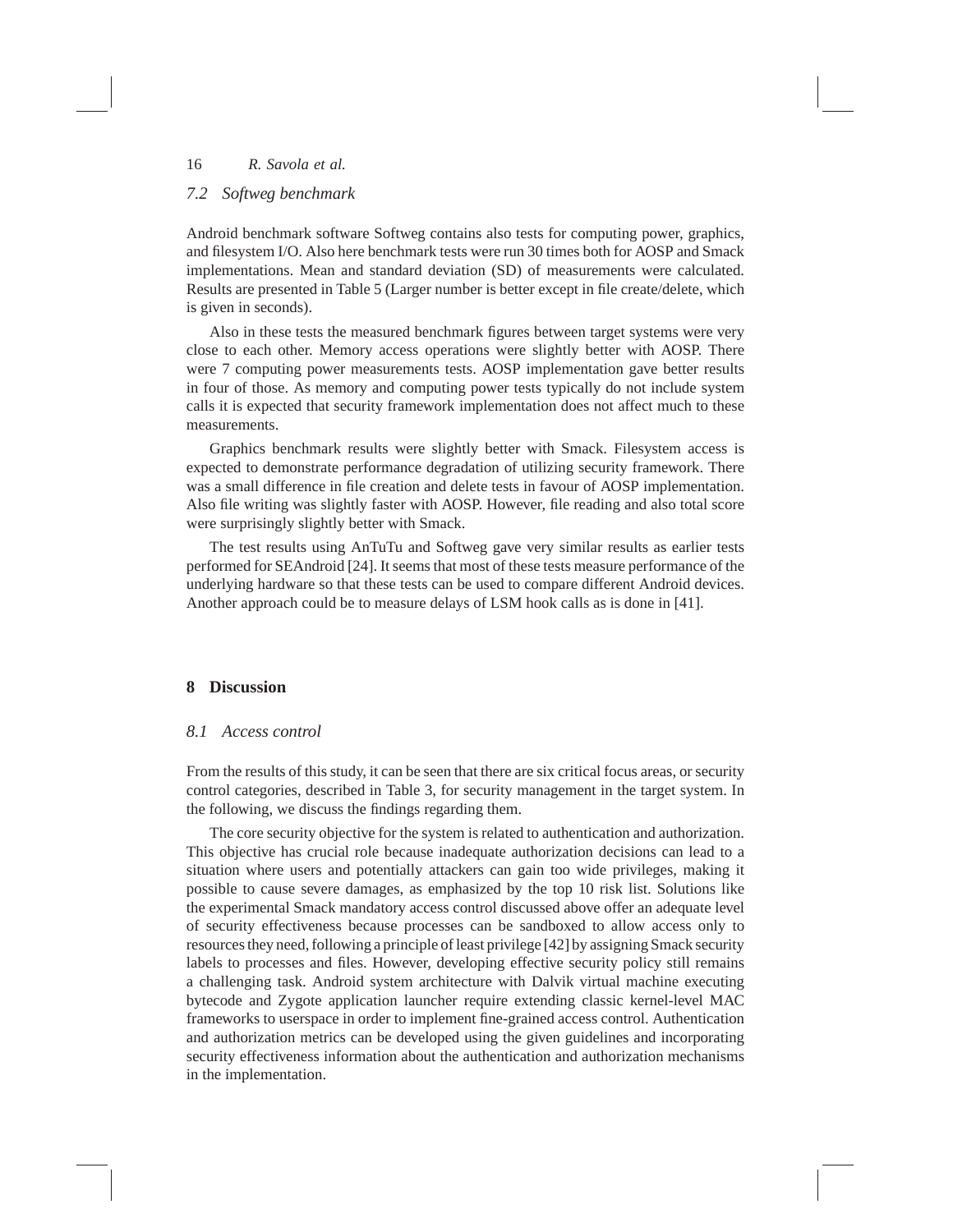**Table 5** Results of Softweg benchmark (N=30)

|                    | <b>AOSP</b> |           | Smack   |           |
|--------------------|-------------|-----------|---------|-----------|
|                    | Mean        | <b>SD</b> | Mean    | <b>SD</b> |
| Total memory       | 206.52      | 26.08     | 203.47  | 28.05     |
| Copy memory        | 187.66      | 23.70     | 184.89  | 25.49     |
| <b>Total CPU</b>   | 3791.35     | 165.22    | 3762.94 | 187.56    |
| <b>MFLOPS DP</b>   | 40.37       | 13.37     | 36.15   | 9.77      |
| <b>MFLOPS SP</b>   | 72.17       | 22.04     | 67.21   | 17.00     |
| <b>MWIPS DP</b>    | 241.77      | 9.65      | 243.38  | 13.49     |
| <b>MWIPS SP</b>    | 309.07      | 8.82      | 309.18  | 13.35     |
| <b>VAX MIPS DP</b> | 182.04      | 13.88     | 183.38  | 23.69     |
| <b>VAX MIPS SP</b> | 207.97      | 14.26     | 206.21  | 19.09     |
| Graphics           |             |           |         |           |
| Total score        | 476.04      | 51.24     | 483.89  | 56.37     |
| Opacity            | 202.07      | 30.05     | 204.15  | 31.47     |
| Transparent        | 89.08       | 7.34      | 91.82   | 7.81      |
| Filesystem         |             |           |         |           |
| Total score        | 103.92      | 5.31      | 104.86  | 7.43      |
| Create files       | 0.481       | 0.032     | 0.580   | 0.041     |
| Delete files       | 0.255       | 0.009     | 0.281   | 0.009     |
| Read file          | 152.00      | 11.62     | 154.83  | 15.83     |
| Write file         | 57.07       | 1.92      | 56.12   | 1.78      |

# *8.2 Integrity protection*

Integrity mechanisms and correct configuration is another main security control category. Without adequate integrity protection attackers may be able to install permanent modifications (so called rootkits) to system software by replacing original software components or by modifying configuration files so that the system becomes vulnerable. This could endanger privacy of the user and the infected device can also be used to attack against other connected devices. The filesystem containing Android system software is typically mounted as read-only, which prevents direct modifications. However, authorized process is able to remount the volume as read-write and then do the modifications. Adequate integrity protection should prevent access to files that have been modified without authorization. This requires that valid reference integrity metrics is available and that measurement and integrity verification is done using trusted code. New Android versions support dm-verity [34] that provides block-level integrity protection for read-only volumes. Integrity measurements using IMA or integrity protection mechanisms for read-write volumes (e.g. IMA/EVM) can also be used. There is clearly a need for attestation solutions, as plain measurements, such as utilizing IMA/EVM does not offer enough. Attestation supports building *confidence* in the measurements.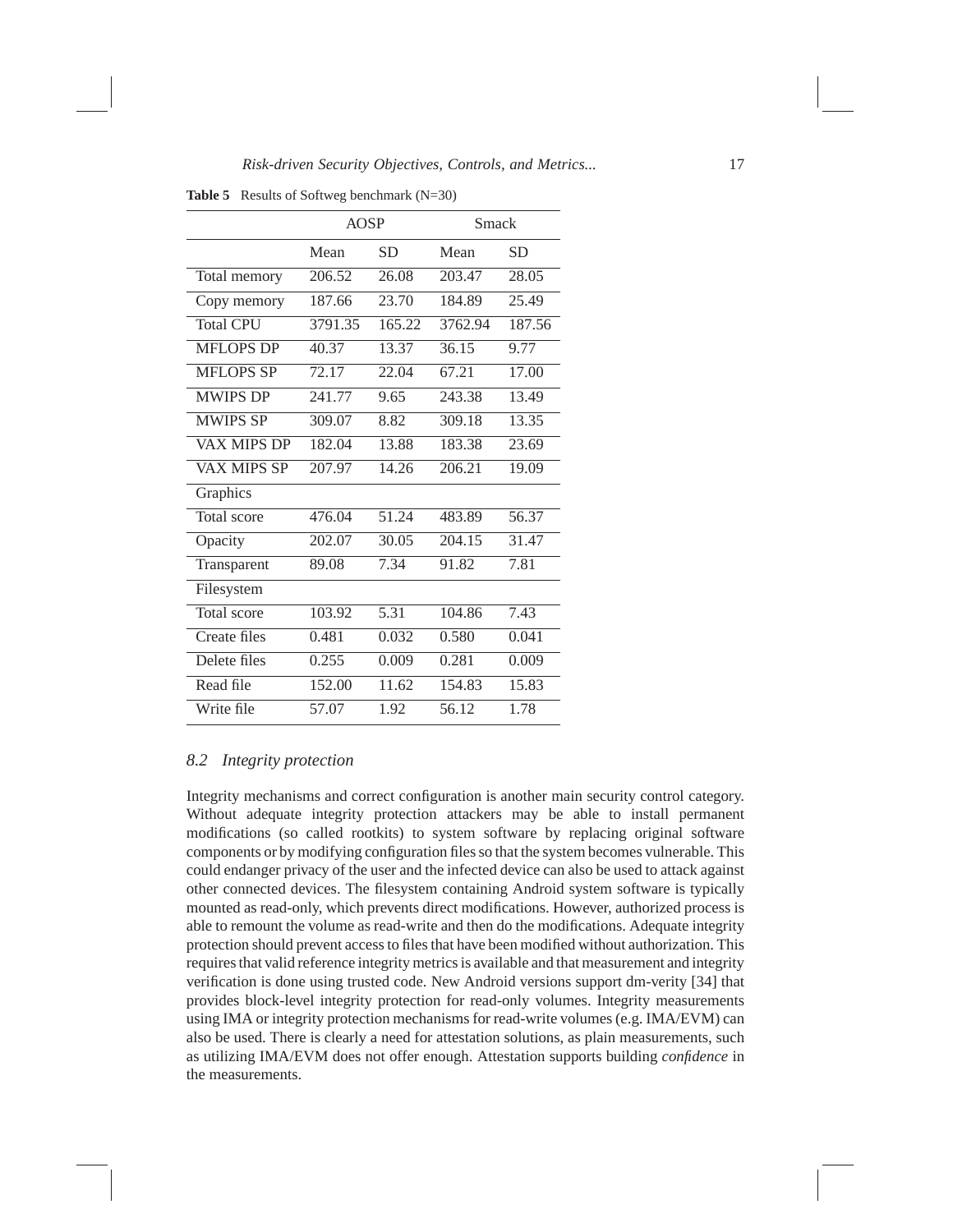Load-time integrity protection does not help if software contains vulnerabilities like buffer overflows. Android access control framework can be used to isolate processes so that they have only just those permissions that are needed and access to those files that are necessary. This will limit the damage caused by infected process. Android DAC mechanism provides basic isolation and can be augmented by using MAC frameworks like SEAndroid or Smack to enhance isolation. Utilization of Address Space Layout Randomization (ASLR) would make this kind of attacks more difficult.

# *8.3 Vulnerabilities and advanced threats*

Security testing can be used in development phase to increase robustness of applications. Developers should utilize tools like protocol fuzzing tools to create test material so that potential vulnerabilities and constructs enabling risks can be detected early. Many testing tools offer detailed-level metrics than can be used to offer partial evidence. In order to reason about the software and system quality, however, a wider perspective is needed. Combination of results from different testing tools, different testing practices and testing processes is needed in the software and system quality measurements.

Intrusion detection and traffic monitoring software can be used to detect anomalies and to create alerts. Integrity measurements provided by IMA can also be used to verify status of the system as remote system can send an attestation request. Attestation replies can be analysed and possible anomalies could trigger alerts.

Side-channel attacks were also listed as potential threats to devices in PSS mobile networks. Typical side-channel attacks are execution time [43] or power consumption [44] related attacks against cryptographic algorithms. Protection requires removal of correlation between an observable event and the secret (e.g. between encryption key and encryption time). However, a lack of awareness of these risks is common as these risks are not selfevident. Also new side-channels can be detected.

#### *8.4 Network access*

Many threats originate from network and can also be mitigated by strictly controlling network access. Android third-party applications require a special permission that should be granted at installation time in order to be able to access Internet. Firewalls can be used to isolate networks and services. Android Linux kernel contains a packet filter firewall mechanism called iptables that can be used to filter Internet Protocol (IP) packets. There is also a rarely used option called Common IP Security Option (CIPSO) to allow labelling sensitivity of IP packets [45]. This has typically only been used in governmental and military networks that have also utilized MAC frameworks [46]. Smack is able to utilize and process CIPSO labelled packets [47] so utilizing CIPSO labelling in PSS mobile networks could be an option.

# *8.5 Adaptation*

Adaptive security solution can also be used to adapt to changing environment and context dynamically and anticipate unknown threat based on SE, correctness and efficiency evidence to respond to these needs. For instance adaptive authentication mechanisms can cope with changing context of use, security threats and the user behavior. Adaptive solutions can also be used to setting requirements and for enforcing the sufficient authentication mechanisms.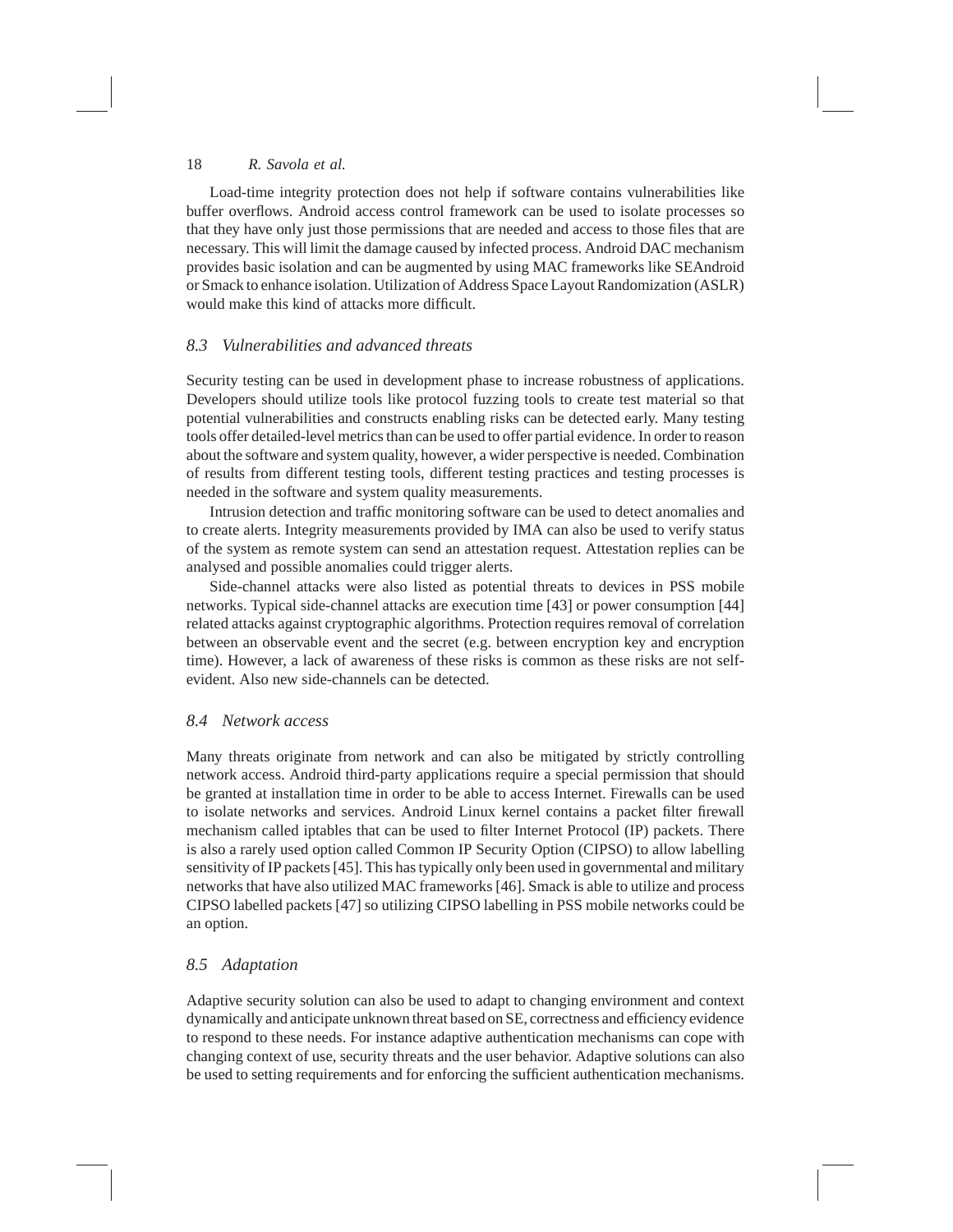As we argued the successful deployment of mobile applications depends on ensuring security and privacy that need to adapt to the mobile devices $\hat{a}L^{TM}$  processing capabilities and resource use can be met through the development of adaptive and context-aware security for the next generation of digital ecosystems. Such adaptation can be conceptualized and described using the biological and ecosystem metaphors that provide interesting parallels to a complex adaptive system that utilizes autonomic systems mimicking biological autoimmune systems at the microscopic level (adapting and making decisions at individual component Android system in this case) and utilizing the behaviours of an ecosystem of disparate entities at the macroscopic level (adapting and making decisions about the run time operation of the system that require a wider perspective than the individual component in Android system in this case) [48]. Biological and ecological systems maintain system integrity by reacting to known changes, adapting to unknown changes, or dying .The adaptations and responses can be at a macroscopic ecosystem level (e.g., system or species) or a microscopic biological level (e.g., molecular, cellular), or at hybrid levels. The self-adaptive component achieves its goal through the following properties [49], [50]: (i) autonomy, which allows it to operate without the direct intervention of humans or others and to have some kind of control over its actions and internal state, (ii) social ability, which allows it to interact with other agents (possibly humans), (iii) reactivity, which allows it to perceive its environment and respond in a timely fashion to changes that occur in it (the environment), and (iv) pro-activeness, learning, and adaptiveness, which allow it to exhibit goal directed behaviour by taking the initiative, to learn when reacting and/or interacting with its external environment, and to modify its behaviour based on its experience.

# **9 Related Work**

#### *9.1 Security metrics*

Haddad et al. [51] introduced an abstract model called Assurance Profile (AP) for security metrics definition. Its focus is on security assurance objectives, and risk-driven security management and engineering is not well supported by the approach. The security metrics decomposition approach discussed in this study is similar to the Goal Question Metrics (GQM) of Basili et al. [52] refining specification of software measurements. Unfortunately, GQM definitions lack guidelines to define security metrics. The generic challenges of requirement decomposition have been discussed by Koopman [53] and Kirkman [54]. As problems, they mention excessive hierarchy, excessive subsystem decomposition, insufficient de-composition, âŁ~gaming⣙ promoted by too great a focus on goals, unattributed requirements and issues of change management. These problems assume that not much human interaction is used in the decomposition process, and that there are no tools available for decomposition management. There are already a variety of specific security metrics proposed in the literature, as summarized e.g. in metrics collections [55], [56], [57], [58]. These metrics can be used at the detailed level, when developing DMs from BMCs. In general, standards have achieved only limited success in advancing security metrics and measurement, because they are rigid and created for certification, and carrying out these processes requires significant amounts of time and money [59]. The most widely used of these efforts is the CC (ISO/IEC 15408) Standard [12] which focuses primarily on documentation rather than the actual security effectiveness of the operational system. The ISO/IEC 27004 standard [60] addresses measurement, reporting and improving the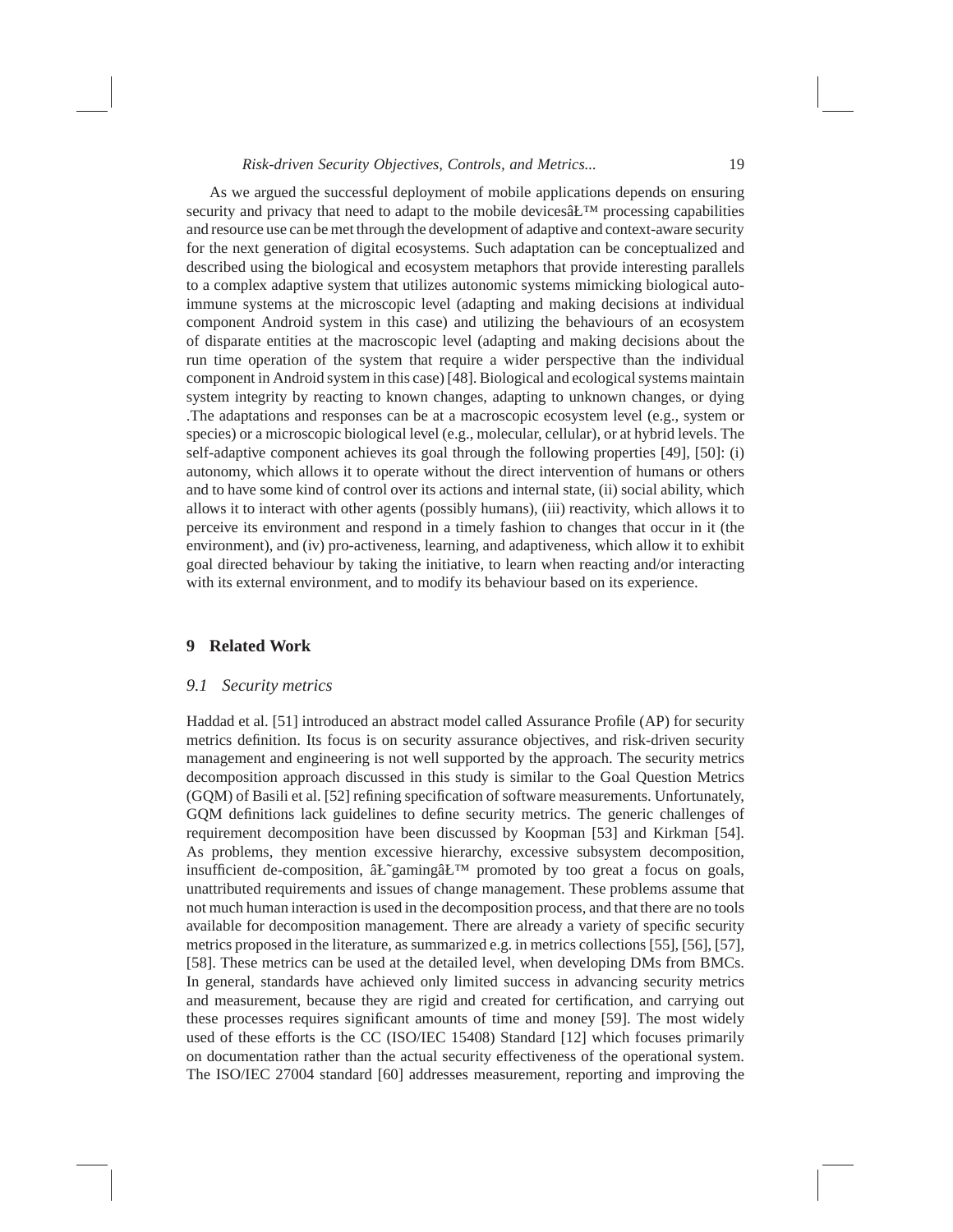effectiveness of Information Security Management Systems(ISMS). However, this standard does not support technical systems well.

## *9.2 Android Security Frameworks*

Android OS security risks were studied in general by Fedler et al. [61]. They summarize that most successful attacks affecting Android can be attributed to negligent user behaviour. However, they admit that attacks on Android devices are be-coming more sophisticated. Their conclusion calls for enough emphasis on security policies (management perspective). The security-critical case investigated in our original RA calls for a variety of security controls (and a variety of security metrics).

Before Google adopted the SEAndroid approach there were many examples of applying various MAC implementations in Linux kernel to Android. For example, TrustDroid [62] uses Tomoyo and FlaskDroid [63] is using SELinux. There are also many research prototypes that have tried to tackle Android related security issues in various ways. A brief overview of these is available in [64]. Also SEAndroid project developed modules that Google has not yet included to official Android. Nowadays there are also many Android firmware ROM variations that are utilizing AOSP source code, mixing it with vendor specific binaries. Some of these are also tackling security issues such as CyanogenMod [65] providing tools to revoke permissions from installed applications and providing fake services to less trusted applications [66]. Testing tools create statistical information about the tests. The metrics affecting security effectiveness should be selected to be part of the risk-driven security metrics hierarchy.

Samsung has extended Android SEAndroid concept in their Knox product [67], providing more isolated containers targeting bring-your-own-device (BYOD) enterprise customers. Other manufacturers have so far kept Googleâ $E^{TM}$ s security approach, although some of them have replaced Google $\hat{a}$ E<sup>TM</sup>s services with their own equivalents. Examples of these are Amazon and Nokia/Microsoft who provide Android devices without Google services. This is also common approach for Chinese manufacturers who have many local service alternatives. Android application ecosystem can be also utilized in different operating system by providing system emulation as in Jolla Sailfish case. Metrics related to side-channel attacks depend on the overall security strength of the algorithms used in the security solution, and metrics like mean-time-attack.

There are also attempts to provide an interface layer between Android system software and security module implementations. Android Security Framework (ASF) [68] and Android Security Modules (ASM) [41] provide such interfaces. Both systems are inspired by LSM mechanism and allow easy experimentation with new security frameworks without need to maintain large patch sets. Smack modifications could also be implemented using either ASF or AMS. Although this makes sense from research point of view there is no guarantee that Google will adapt any such framework as it could also create more fragmentation to Android.

## *9.3 Adaptive Security*

Bauer et al. [3] described a dynamic security mechanism for Android-powered devices based on runtime verification which allows users to monitor the behaviour of installed applications. The authors outlined general idea and a prototype implementation, demonstrated an application to real-world security threats, and sketched the underlying logical foundations,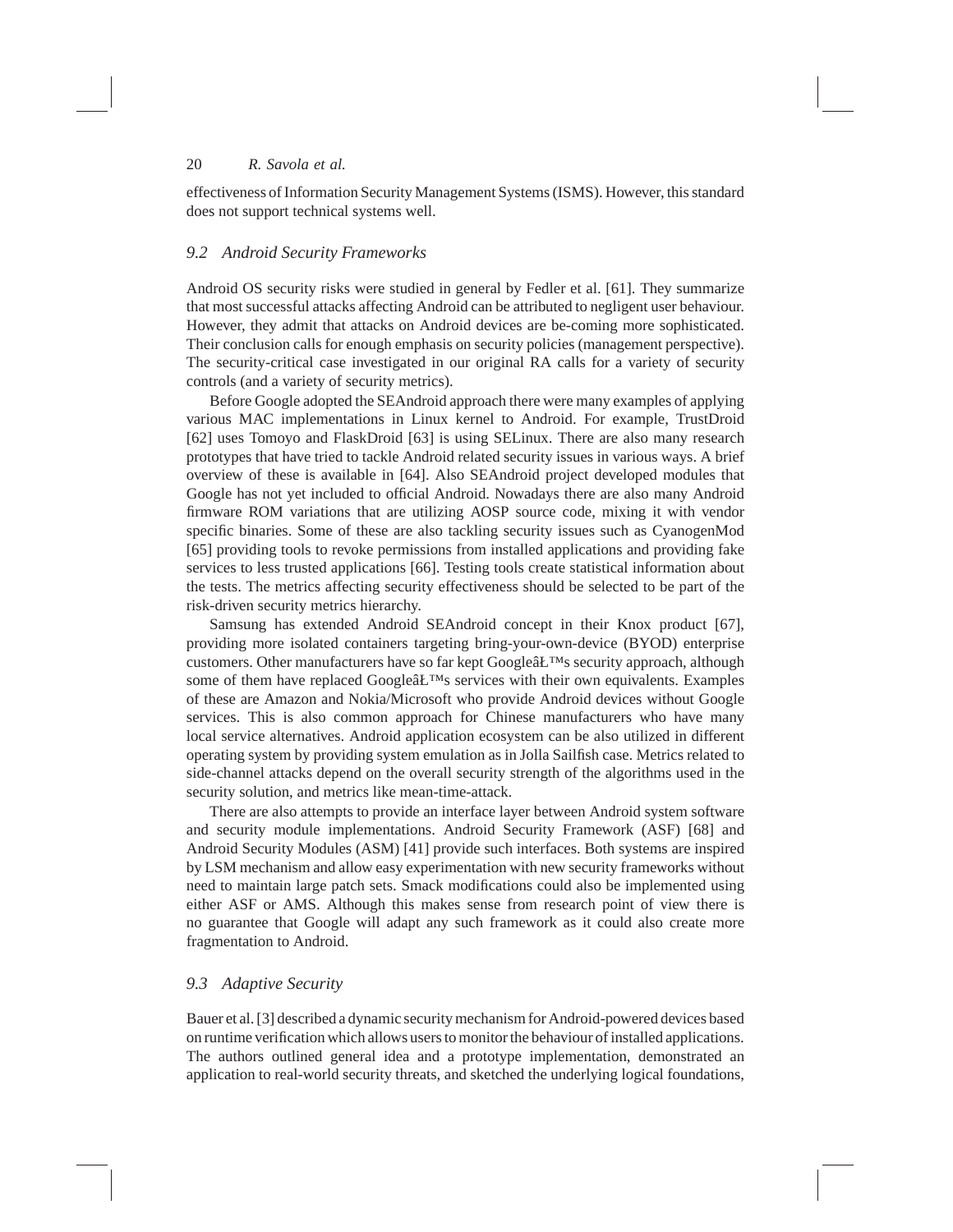relating to the employed specification formalism. They concluded that runtime verification is feasible on Android devices and can improve system security by identifying known and yet unknown malware, and pointed out ways to optimize the runtime performance.

Liang et al. [4] developed EAdroid, adaptive security mechanisms for Android platform by exploiting the framework layer of Android system and synthetically applying Smack security module of Linux. They argued that both the security rules of framework layer and kernel layer in EAdroid can adapt to the current environment context and concluded that their test results show that EAdroid can efficiently protect the security of users $\hat{a}L^{TM}$  devices and privacy with negligible overhead of performance.

Mowafi et al. [5] developed a context-aware adaptive security framework for eliciting context information such as location, time, network, etc. and dynamically adapting the security settings of mobile applications for different situations and user actions. The proposed framework consists of a mobile application incubator or sandbox which is built inside the mobile OS and conceals all mobile application data, code execution, and network access, and a context shadow application which is implemented as a shadow application so as to avoid any changes to the mobile OS. The authors have prototyped the framework for Andriod OS, evaluated using a facebook use case, and concluded for the efficacy of their framework in providing adaptive security measures based on real-time user context.

Enck et al. [1] developed Taint-Droid by extensively modifying the entire Android stack to track the flow of sensitive data on smartphones through third-party applications at runtime. The authors argued that TaintDroid can detect leakage of sensitive data by sending an email or SMS containing the sensitive data, or by uploading a file directly by keep tracking the use of âŁœtaints⣞ sensitive information throughout the system.

Ongtang at al. [2] developed the Saint framework - a semantically rich application centric security in Android by modifying the Android application installer and AppPolicy Provider. The former ensures that only applications which do not violate policies stored in the latter can be installed at install-time. The Saint framework also checks permissions of existing applications for suspicious permission requests and derives practically useful policies to enforce.

Abie and Balasingham [6] proposed a novel risk-based adaptive security framework for Internet of Things (IoT) in eHealth. The framework estimates and predicts risk damages and future benefits using game theory and context-awareness techniques, and the security methods and mechanisms adapt their security decisions upon those estimates and predictions. The framework is based on a continuous cycle of adaptive risk management, adaptive security monitoring, predictive analytics, automated adaptive decision-making, and evaluation and validation security metrics. Savola et al. [22] further argued that adaptive security management is needed especially for setting the sufficient security requirements and for enforcing the adequate security controls in the face of changing security risks and use context and informed adaptive security decision-making is based on adequate security effectiveness, correctness and efficiency evidence offered by security metrics.

All of the above demonstrate the need and advantages of adaptive security to improve and increase the strength of security and the degree of trust in the system. Providing anticipatory self-adaptive risk analysis models and risk based metrics in near real-time with the ability to identify, predict, and react to potential threats proactively will allow us to adapt to the dynamic nature of the threats, solve the problem of limitations in the robustness and resilience of an Android system and its performance, and improve its reliability and robustness. However, adaptivity has also some disadvantages: its effectiveness depends on the correct definition of security goals; it requires additional resources to carry out the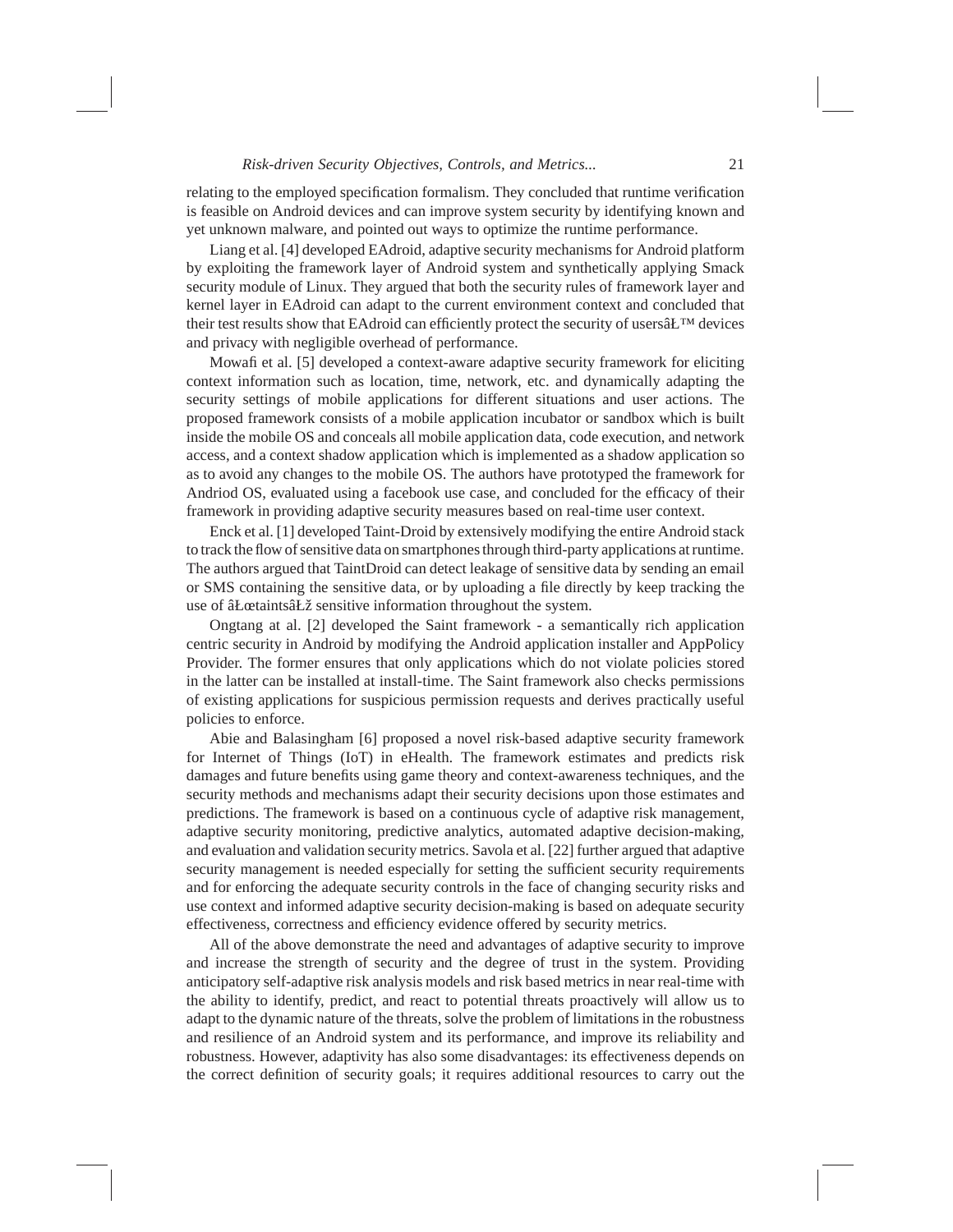adaptation processes, and it is not always able to ensure only minimal deviations in the systemâŁ<sup>™</sup>s normal mode of operations while it is adapting.

### **10 Conclusions and Future Work**

Risk-driven security engineering, management and metrics development bases the development of security objectives and controls on the sufficient risk knowledge. We analysed security objectives and security control categories for an Android platform utilized for a public safety and security mobile network based on iterative industrial risk analysis results. During the risk analysis, it was discovered that there were many interdependencies between the original risks. Furthermore, security objectives and controls show a different pattern of interdependencies. However, the original risk analysis results should be preserved to enable decision-making about the relative importance of the risks, and weighting to be used in the metrics formulas.

The core security controls for the target system are authentication and authorization, confidentiality and integrity controls. In particular, access control plays an important role in the target system, where there are health and societal-critical usage scenarios. There are a lot of vulnerabilities in Android platforms, and many of them can give root access. Therefore, software and system quality assurance are crucial for the system.

We also argued that the successful deployment of mobile applications depends on ensuring security and privacy that need to adapt to the mobile devices  $\hat{a}L^{TM}$  processing capabilities and resource use. This can be achieved through the development of adaptive and context-aware security for the next generation of digital ecosystems. We used the biological and ecosystem metaphors that provide interesting parallels to the conceptualizations and descriptions of the adaptions and responses which can be at a macroscopic ecosystem level (e.g., system or species) or a microscopic biological level (e.g., molecular, cellular), or at hybrid levels.

We proposed guidelines for security metrics development, based on the riskdriven security objectives. The guidelines are categorized by security controls, security effectiveness abstract models, and basic measurable components.

We also described some implementation-level enhancements to mandatory access control and integrity protection, implemented in our target system demonstrator. Experimental Smack access control framework and IMA-based integrity measurement framework were discussed. It should be noted that although open source Android can be used to experiment with new features, the lack of an open development model in Android can make custom modifications hard to maintain in the long run.

In our future work, we plan to focus on defining detailed security metrics for the target system based on the guidelines, managing the metrics by a visualization tool, and gathering validation information from deploying a system similar to the demonstration system in real or realistic use scenarios. We also plan to enhance the integrity measurement part to support remote attestation that would be an important use case for PSS devices.

# **Acknowledgements**

The work presented here has been carried out in three research projects: the IoT Program (2012-2015), launched by the Finnish Strategic Centre for Science, Technology and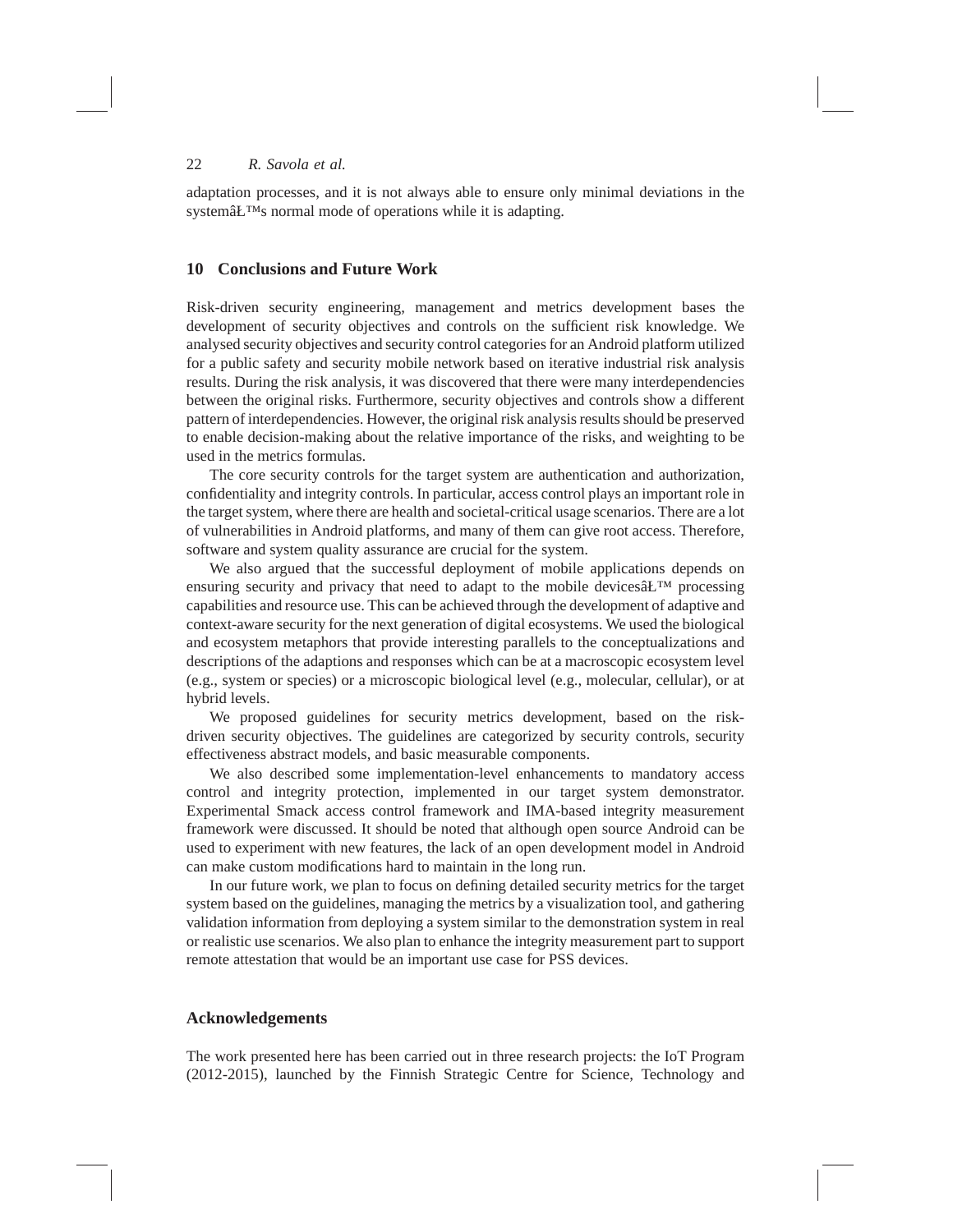Innovation Digile Ltd., ASSET  $\hat{a}L^{\prime\prime}$  Adaptive Security for Smart Internet of Things in eHealth (2012⣓2015) funded by The Research Council of Norway, and the SAICS (Situation Awareness In Information and Cyber Security) project (2014-2016) funded by Academy of Finland and VTT.

# **References**

- [1] William Enck, Peter Gilbert, Byung-Gon Chun, Landon P. Cox, Jaeyeon Jung, Patrick McDaniel, and Anmol N. Sheth. Taintdroid: An information-flow tracking system for realtime privacy monitoring on smartphones. In *Proceedings of the 9th USENIX Conference on Operating Systems Design and Implementation*, OSDI'10, pages 1–6, Berkeley, CA, USA, 2010. USENIX Association.
- [2] Machigar Ongtang, Stephen McLaughlin, William Enck, and Patrick McDaniel. Semantically rich application-centric security in android. In *Proceedings of the 2009 Annual Computer Security Applications Conference*, ACSAC '09, pages 340–349, Washington, DC, USA, 2009. IEEE Computer Society.
- [3] Andreas Bauer, Jan-Christoph Kuester, and Gil Vegliach. Runtime verification meets android security. In *4th NASA Formal Methods Symposium (NFM)*, pages 174–180, Norfolk, Virginia, USA, apr 2012. Springer-Verlag.
- [4] Hongliang Liang, Yu Dong, Bin Wang, and Shuchang Liu. Eadroid: Providing environment adaptive security for android system. In Dongdai Lin, Shouhuai Xu, and Moti Yung, editors, *Information Security and Cryptology - 9th International Conference, Inscrypt 2013, Guangzhou, China, November 27-30, 2013, Revised Selected Papers*, volume 8567 of *Lecture Notes in Computer Science*, pages 118–131. Springer, 2013.
- [5] Yaser Mowafi, Dhiah Abou-Tair, Tareq Aqarbeh, Marat Abilov, Viktor Dmitriyev, and Jorge Marx Gomez. A context-aware adaptive security framework for mobile applications. In *Proceedings of the 3rd International Conference on Context-Aware Systems and Applications*, ICCASA '14, pages 147–153, ICST, Brussels, Belgium, Belgium, 2014. ICST (Institute for Computer Sciences, Social-Informatics and Telecommunications Engineering).
- [6] Habtamu Abie and Ilangko Balasingham. Risk-based adaptive security for smart iot in ehealth. In *Proceedings of the 7th International Conference on Body Area Networks*, BodyNets '12, pages 269–275, ICST, Brussels, Belgium, Belgium, 2012. ICST (Institute for Computer Sciences, Social-Informatics and Telecommunications Engineering).
- [7] Reijo M. Savola and Markku Kylänpää. Security objectives, controls and metrics development for an android smartphone application. In *2014 Information Security for South Africa, Johannesburg, South Africa, August 13-14, 2014*, pages 1–8. IEEE, 2014.
- [8] Reijo M. Savola, Teemu Väisänen, Antti Evesti, Pekka Savolainen, Juha Kemppainen, and Marko Kokemaki. Toward risk-driven security measurement for android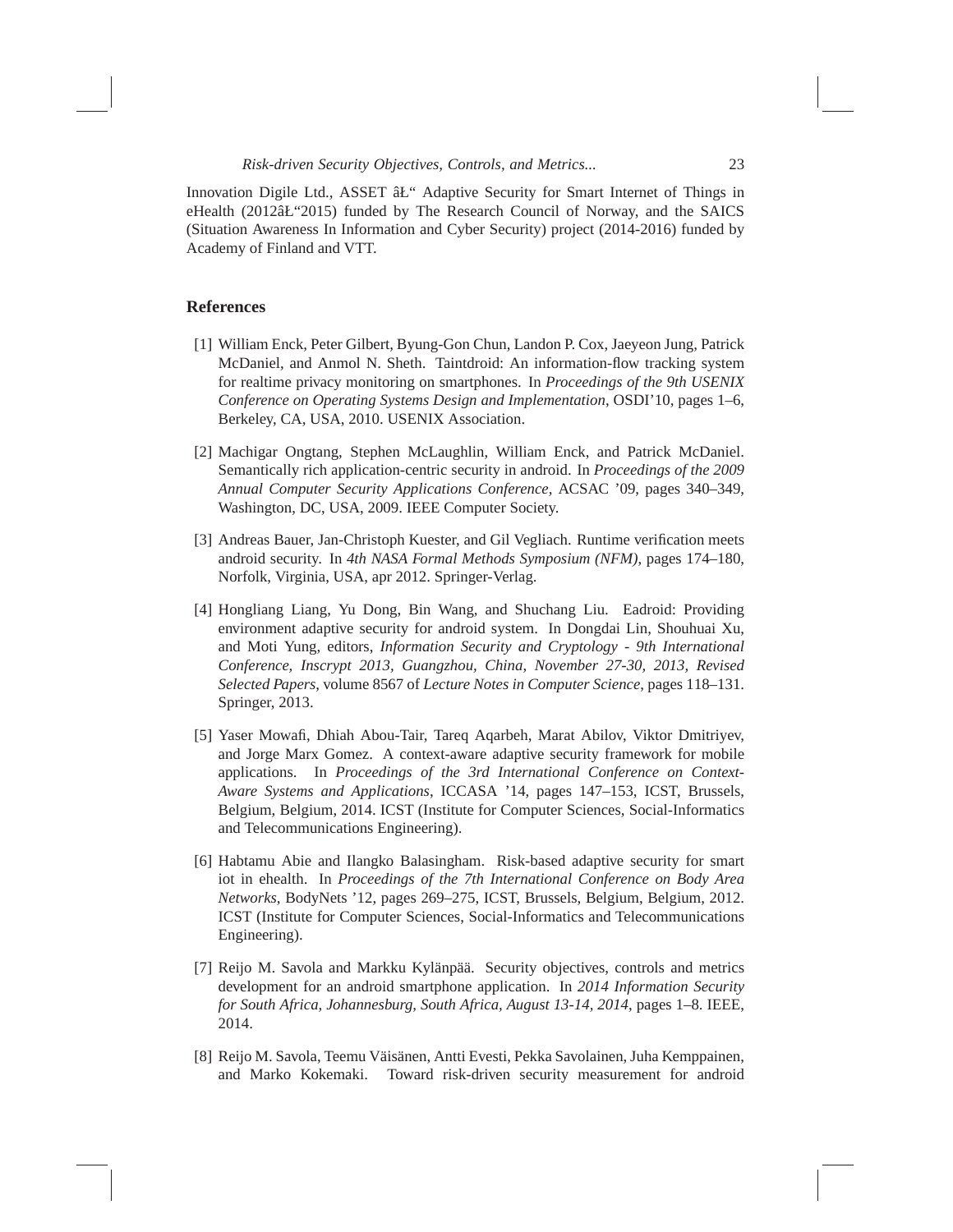smartphone platforms. In *2013 Information Security for South Africa, Johannesburg, South Africa, August 14-16, 2013*, pages 1–8. IEEE, 2013.

- [9] Reijo Savola. A security metrics taxonomization model for software-intensive systems. *JIPS*, 5(4):197–206, 2009.
- [10] Wayne A. Jansen, National Institute of Standards, and Technology (U.S.). *Directions in security metrics research [electronic resource] / Wayne Jansen*. U.S. Dept. of Commerce, National Institute of Standards and Technology Gaithersburg, MD, 2009.
- [11] Christian Jahl. The information technology security evaluation criteria. In Les Belady, David R. Barstow, and Koji Torii, editors, *ICSE*, pages 306–312. IEEE Computer Society / ACM Press, 1991.
- [12] ISO/IEC. Internal Organization for Standardization and the International Electrotechnical Commission, 2005.
- [13] Reijo M. Savola. Strategies for security measurement objective decomposition. In Hein S. Venter, Marianne Loock, and Marijke Coetzee, editors, *2012 Information Security for South Africa, Balalaika Hotel, Sandton, Johannesburg, South Africa, August 15-17, 2012*, pages 1–8. IEEE, 2012.
- [14] Reijo M. Savola, Christian Frühwirth, and Ari Pietikäinen. Risk-driven security metrics in agile software development - an industrial pilot study. *J. UCS*, 18(12):1679–1702, 2012.
- [15] Reijo Savola and Habtamu Abie. Development of measurable security for a distributed messaging system. *International Journal on Advances in Security*, 2(4):358–380, 2009.
- [16] C. Wang and W. A. Wulf. Towards a framework for security measurement. In *Proceedings of the Twentieth National Information Systems Security Conference*, pages 522–533.
- [17] Matti Peltola. *Evolution of public safety and security mobile networks*. Aalto University School of Electrical Engineering,, New York:, 2011.
- [18] D. Gray. *TETRA Advocate's Handbook, From Paper Promise to Reality*. Looe, Cornwall, 2003.
- [19] Joany Boutet. Malicious android applications: Risks and exploitation. http://pentesting.sans.org/resources/papers/gpen/malicious-android-applications-risks-exploitation-120821, March 2010. Accessed: 2015-10-05.
- [20] Riskiq reports malicious mobile apps in google play have spiked nearly 400 percent. https://www.riskiq.com/resources/press-releases/riskiq-reports-maliciousmobile-apps-google-play-have-spiked-nearly-400, February 2014. Accessed: 2015- 10-05.
- [21] Pandaboard faq. http://omappedia.org/wiki/PandaBoard\_FAQ. Accessed: 2015-10- 05.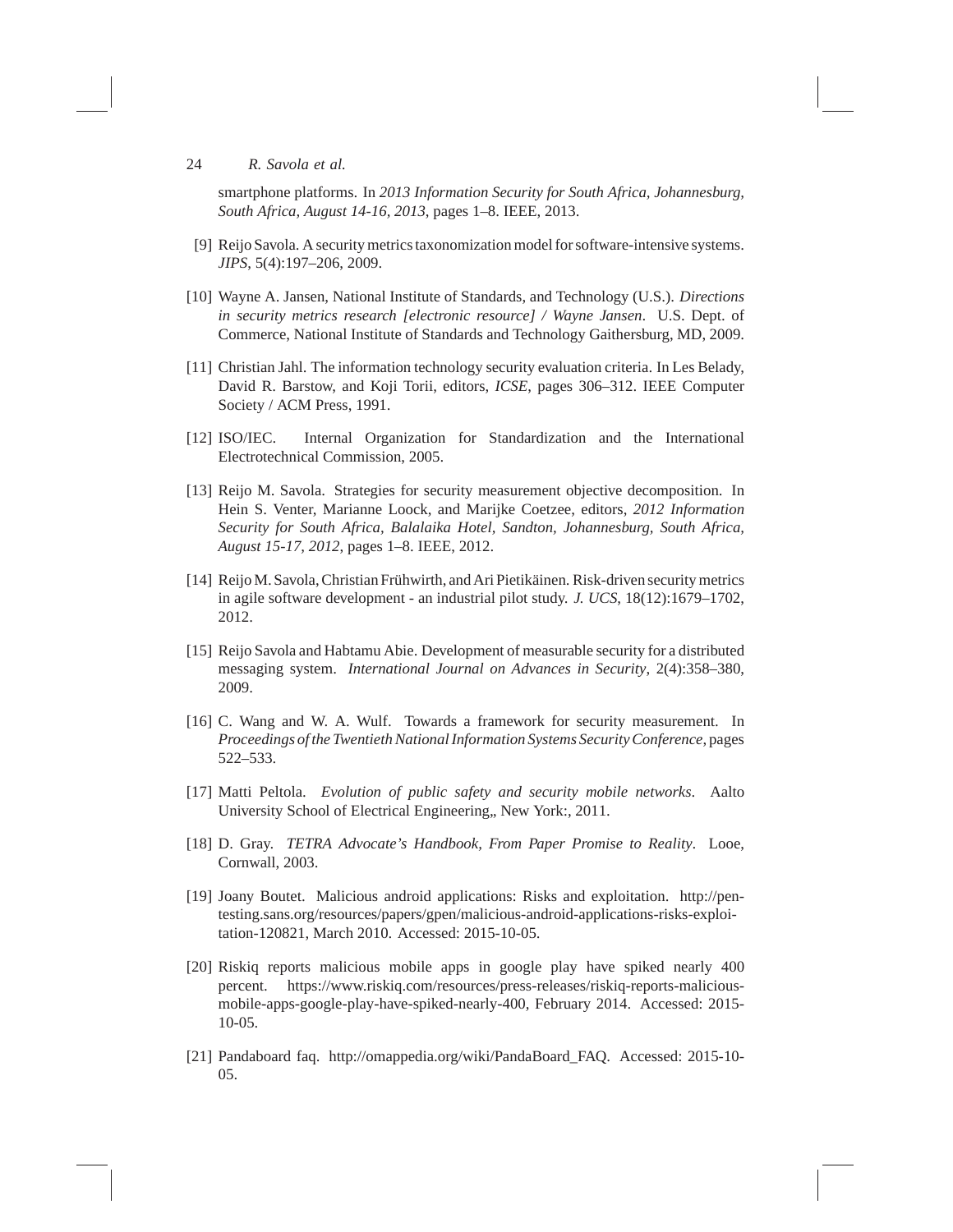- [22] Reijo M. Savola, Habtamu Abie, and Markus Sihvonen. Towards metrics-driven adaptive security management in e-health iot applications. In Ilangko Balasingham, editor, *7th International Conference on Body Area Networks, BODYNETS 2012, Oslo, Norway, September 24-26, 2012*, pages 276–281. ICST / ACM, 2012.
- [23] Reijo M. Savola and Habtamu Abie. Metrics-driven security objective decomposition for an e-health application with adaptive security management. In *Proceedings of the International Workshop on Adaptive Security*, ASPI '13, pages 6:1–6:8, New York, NY, USA, 2013. ACM.
- [24] Stephen Smalley and Robert Craig. Security enhanced (SE) android: Bringing flexible MAC to android. In *20th Annual Network and Distributed System Security Symposium, NDSS 2013, San Diego, California, USA, February 24-27, 2013*. The Internet Society, 2013.
- [25] Android compatibility test suite. https://source.android.com/compatibility/cts/ index.html. Accessed: 2015-10-05.
- [26] Casey Schaufler. The simplified mandatory access control kernel. http://schauflerca.com/yahoo\_site\_admin/assets/docs/SmackWhitePaper.257153003.pdf. Accessed: 2015-10-05.
- [27] Tizen: Security/overview. https://wiki.tizen.org/wiki/Security/Overview. Accessed: 2015-10-05.
- [28] Stephen Smalley. Add security hooks to binder and implement the hooks for selinux. https://android.googlesource.com/kernel/common.git/+/ a3c9991b560cf0a8dec1622fcc0edca5d0ced936. Accessed: 2015-10-05.
- [29] Smack team. Smack userspace library. https://github.com/smack-team/smack. Accessed: 2015-10-05.
- [30] Elena Reshetova. Patch for smack labelling support in udev. http://lists.freedesktop.org/archives/systemd-devel/2013-May/010934.html, May 2013. Accessed: 2015-10-05.
- [31] Onur Aciicmez. Smack: Permissive mode support. http://marc.info/?l=linux-securitymodule&m=130092517905137&w=4, March 2011. Accessed: 2015-10-05.
- [32] Casey Schaufler. Smack description from the linux source tree. http://schauflerca.com/description\_from\_the\_linux\_source\_tree. Accessed: 2015-10-05.
- [33] Jake Edge. Another lsm stacking approach. https://lwn.net/Articles/518345/, October 2012. Accessed: 2015-10-05.
- [34] Mandeep Baines and Will Drewry. Integrity-checked block devices with device mapper. Linux Security Symposium 2011, http://selinuxproject.org/~jmorris/ lss2011\_slides/LSS\_11\_Integrity\_checked\_block\_devices.pdf. Accessed: 2015-10- 05.
- [35] Integrity measurement architecture (ima). http://sourceforge.net/p/linuxima/wiki/Home/. Accessed: 2015-10-05.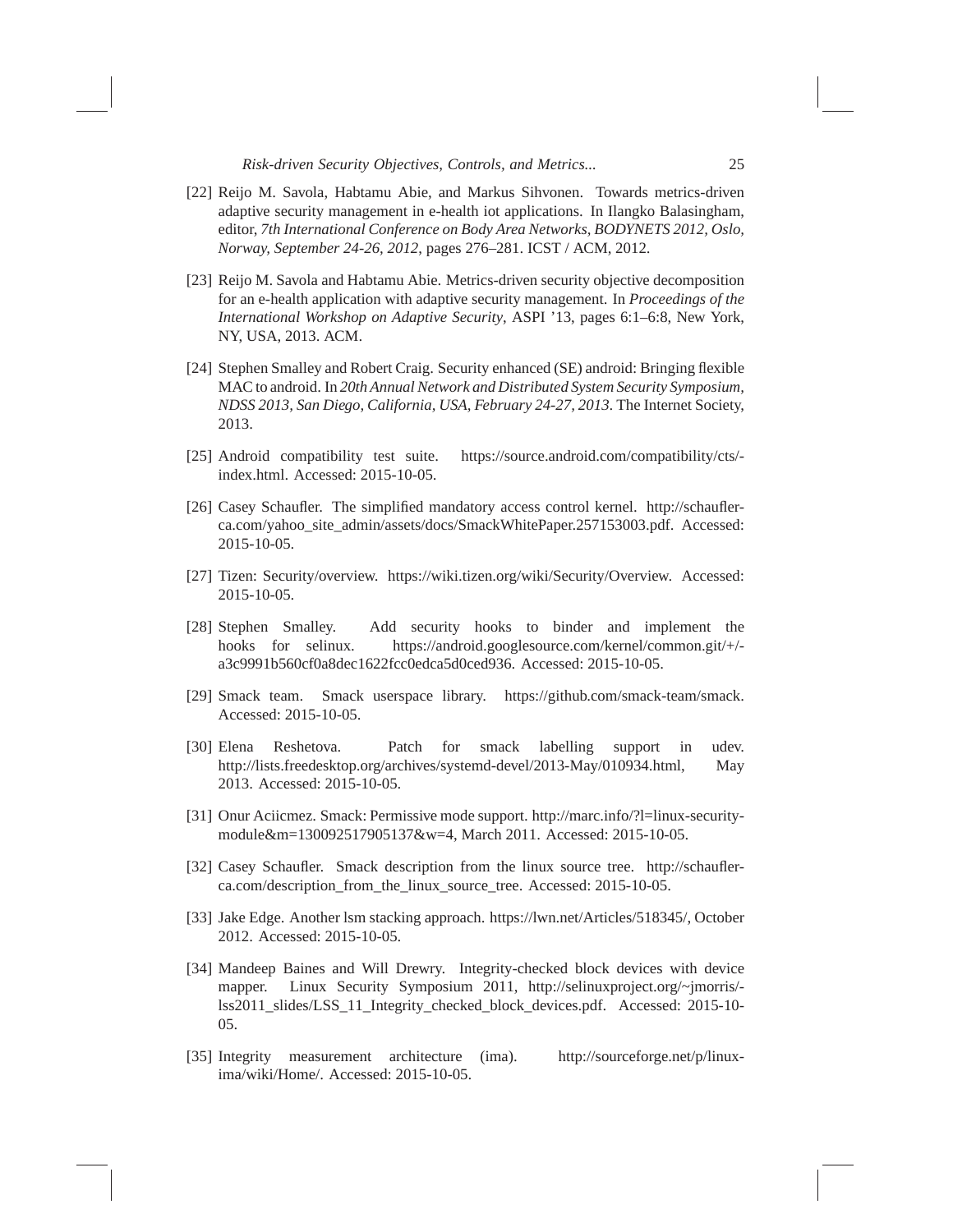- [36] Dmitry Kasatkin. dm-integrity: integrity protection device-mapper target. http://lwn.net/Articles/533558/, January 2013. Accessed: 2015-10-05.
- [37] Jake Edge. The 3.16 merge window concludes. https://lwn.net/Articles/602212/, June 2014. Accessed: 2015-10-05.
- [38] Mohammad Nauman, Sohail Khan, Xinwen Zhang, and Jean-Pierre Seifert. Beyond kernel-level integrity measurement: Enabling remote attestation for the android platform. In *Proceedings of the 3rd International Conference on Trust and Trustworthy Computing*, TRUST'10, pages 1–15, Berlin, Heidelberg, 2010. Springer-Verlag.
- [39] Antutu benchmark. https://play.google.com/store/apps/details?id=com.antutu.- ABenchMark. Accessed: 2015-10-05.
- [40] Softweg benchmark. https://play.google.com/store/apps/details?id=softweg.hw. performance. Accessed: 2015-10-05.
- [41] Stephan Heuser, Adwait Nadkarni, William Enck, and Ahmad-Reza Sadeghi. Asm: A programmable interface for extending android security. In *23rd USENIX Security Symposium (USENIX Security 14)*, pages 1005–1019, San Diego, CA, 2014. USENIX Association.
- [42] Jerome H. Saltzer. Protection and the control of information sharing in MULTICS. In Herbert Schorr, Alan J. Perlis, Peter Weiner, and W. Donald Frazer, editors, *Proceedings of the Fourth Symposium on Operating System Principles, SOSP 1973, Thomas J. Watson, Research Center, Yorktown Heights, New York, USA, October 15- 17, 1973*, page 119. ACM, 1973.
- [43] David Brumley and Dan Boneh. Remote timing attacks are practical. *Comput. Netw.*, 48(5):701–716, August 2005.
- [44] Paul C. Kocher, Joshua Jaffe, and Benjamin Jun. Differential power analysis. In *Proceedings of the 19th Annual International Cryptology Conference on Advances in Cryptology*, CRYPTO '99, pages 388–397, London, UK, UK, 1999. Springer-Verlag.
- [45] Jake Edge. Netlabel: Cipso labeling for linux. https://lwn.net/Articles/204905/, October 2006. Accessed: 2015-10-05.
- [46] M. StJohns, R. Atkinson, and G. Thomas. Common Architecture Label IPv6 Security Option (CALIPSO). RFC 5570 (Informational), July 2009.
- [47] Tizen: Security:smacknetworking. https://wiki.tizen.org/wiki/Security:Smack-Networking. Accessed: 2015-10-05.
- [48] Habtamu Abie. Adaptive security and trust management for autonomic messageoriented middleware. In *MASS*, pages 810–817. IEEE Computer Society, 2009.
- [49] Habtamu Abie, Pål Spilling, and Bent Foyn. A distributed digital rights management model for secure information-distribution systems. *Int. J. Inf. Sec.*, 3(2):113–128, 2004.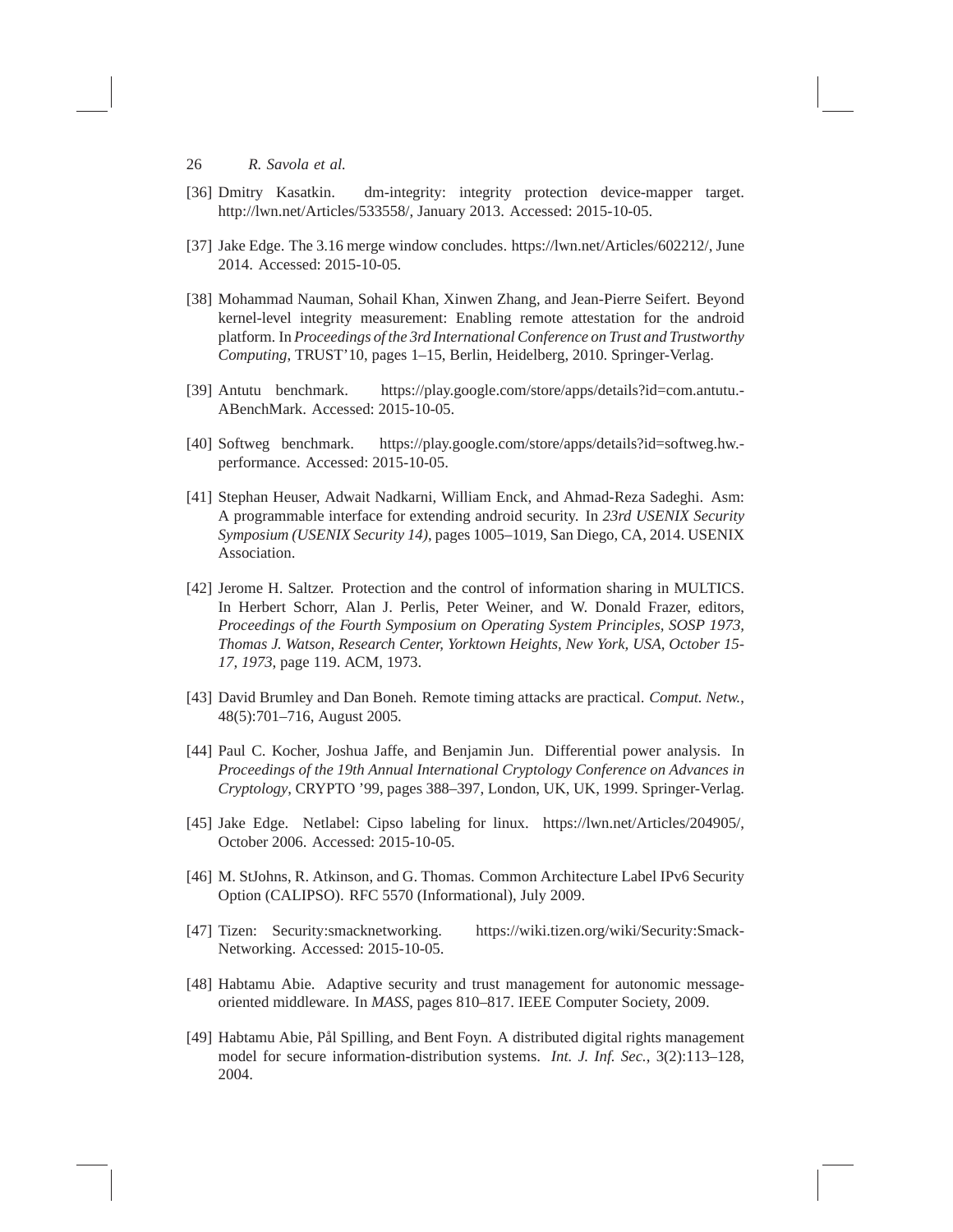- [50] Habtamu Abie, Reijo M Savola, and Ilesh Dattani. Robust, secure, self-adaptive and resilient messaging middleware for business critical systems. In *Future Computing, Service Computation, Cognitive, Adaptive, Content, Patterns, 2009. COMPUTATIONWORLD'09. Computation World:*, pages 153–160. IEEE, 2009.
- [51] Sammy Haddad, Samuel Dubus, Artur Hecker, Teemu Kanstrén, Bertrand Marquet, and Reijo Savola. Operational security assurance evaluation in open infrastructures. In Frédéric Cuppens, Simon N. Foley, Bogdan Groza, and Marius Minea, editors, *CRiSIS 2011, Proceedings of the Sixth International Conference on Risks and Security of Internet and Systems, Timisoara, Romania, September 26-28, 2011, pages 100–105.* IEEE Computer Society, 2011.
- [52] Victor R. Basili, Gianluigi Caldiera, and H. Dieter Rombach. The goal question metric approach. In *Encyclopedia of Software Engineering*. Wiley, 1994.
- [53] Philip J. Koopman. Design Theory & Methodology Conference, September 1995.
- [54] David Kirkman. Requirement decomposition and traceability. *Requirements Engineering*, 3(2):107–114, June 1998.
- [55] Debra S. Herrmann. *Complete Guide to Security and Privacy Metrics*. Auerbach Publications, Boca Raton, New York, 2007.
- [56] Andrew Jaquith. *Security Metrics: Replacing Fear, Uncertainty, and Doubt*. Addison-Wesley Professional, 2007.
- [57] B. Bates, K.M. Goertzel, T. Winograd, and Information Assurance Technology Analysis Center (IATAC). *Measuring Cyber Security and Information Assurance: A State-of-the Art Report*. Information Assurance Technology Analysis Center, 2009.
- [58] Vilhelm Verendel. Quantified security is a weak hypothesis: A critical survey of results and assumptions. In *Proceedings of the 2009 Workshop on New Security Paradigms Workshop*, NSPW '09, pages 37–50, New York, NY, USA, 2009. ACM.
- [59] Wayne Jansen, Wayne Jansen, Patrick D. Gallagher, and Deputy Director. Directions in security metrics research, 2009.
- [60] ISO/IEC. Internal Organization for Standardization and the International Electrotechnical Commission, 2009.
- [61] Rafael Fedler, Christian Banse, Christoph KrauÄY, and Volker Fusenig. Android OS security: Risks and limitations - a practical evaluation. Technical report, Fraunhofer AISEC, May 2012.
- [62] Sven Bugiel, Lucas Davi, Alexandra Dmitrienko, Stephan Heuser, Ahmad-Reza Sadeghi, and Bhargava Shastry. Practical and lightweight domain isolation on android. In *Proceedings of the 1st ACM Workshop on Security and Privacy in Smartphones and Mobile Devices*, SPSM '11, pages 51–62, New York, NY, USA, 2011. ACM.
- [63] Sven Bugiel, Stephan Heuser, and Ahmad-Reza Sadeghi. Flexible and fine-grained mandatory access control on android for diverse security and privacy policies. In *Proceedings of the 22Nd USENIX Conference on Security*, SEC'13, pages 131–146, Berkeley, CA, USA, 2013. USENIX Association.